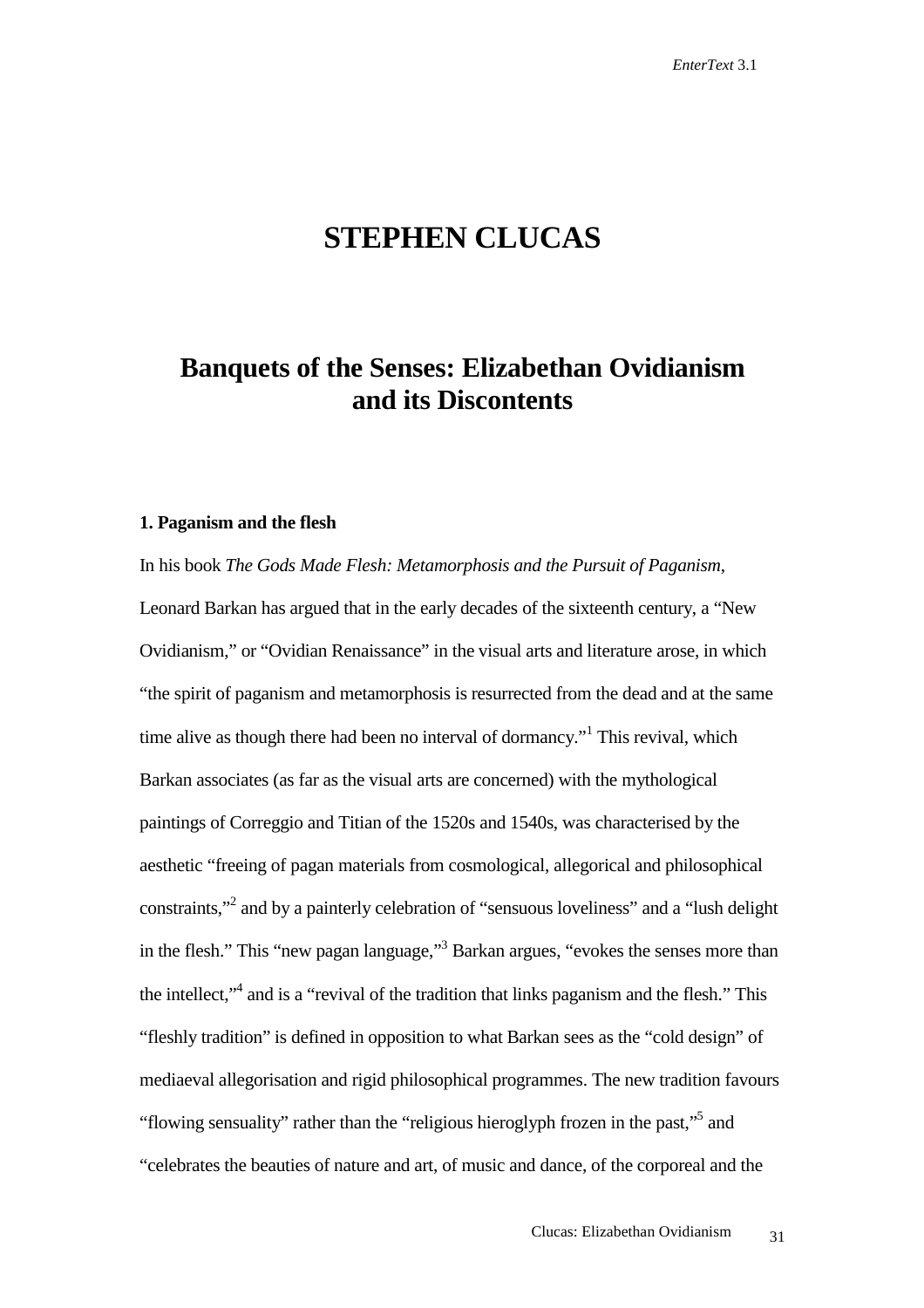irrational."<sup>6</sup> In this new art, the representation of the pagan gods "become[s] an occasion for feasting... the senses."7 Barkan calls this "*Ovide imagisé*," as opposed to the *Ovide moralisé* of the middle ages; it is the "Renaissance answer to the moralization of metamorphosis," an art "celebrating images for the sake of their own beauty... freed from the orthodoxies of interpretation."8

 In Barkan's account, Titian's various versions of *Danae*, painted between 1545 and 1554, are presented as paradigmatic images of the new paganism, "emblem[s] of sensuous beauty in the specifically antique manner,"<sup>9</sup> each version presenting the viewer with "a feast of naked and complaisant feminine beauty" which is "almost pornographic in its appeal."10 Barkan dates the beginning of his Ovidian Renaissance to c.1520, and as a movement which developed among painters with different backgrounds, working in different localities. Titian in Venice, and Correggio in Parma,  $11$  Barkan sees the survival of pagan mythology in the Renaissance as "a history of competitive relations between the visual and the verbal," and in his study he shifts seamlessly between examples drawn from the visual arts and literature.<sup>12</sup> The character of "Renaissance metamorphism" did not reside in specific "verbal and visual genres," he argues, but rather in its "metamorphic aesthetics," which he sees as operating both in art and in literature.<sup>13</sup> Barkan's decisive figures in the realm of literary Ovidianism are Petrarch, Ronsard, Spenser and Shakespeare. These literary figures—according to Barkan—celebrate sensuous beauty and use mythic metamorphoses to figure mutable desire in ways which are comparable to the paintings of Titian or Correggio. In Barkan's summary of Ronsard's achievement, however, I find a significant moment of vacillation that calls attention to what is unthought or suppressed in Barkan's account:

Metamorphosis creates a permanence of sex, dream and the golden imaginary world of myth. Other Renaissance poets may elide the terms less completely and may subject eros to sterner judgement than does Ronsard, but the associations among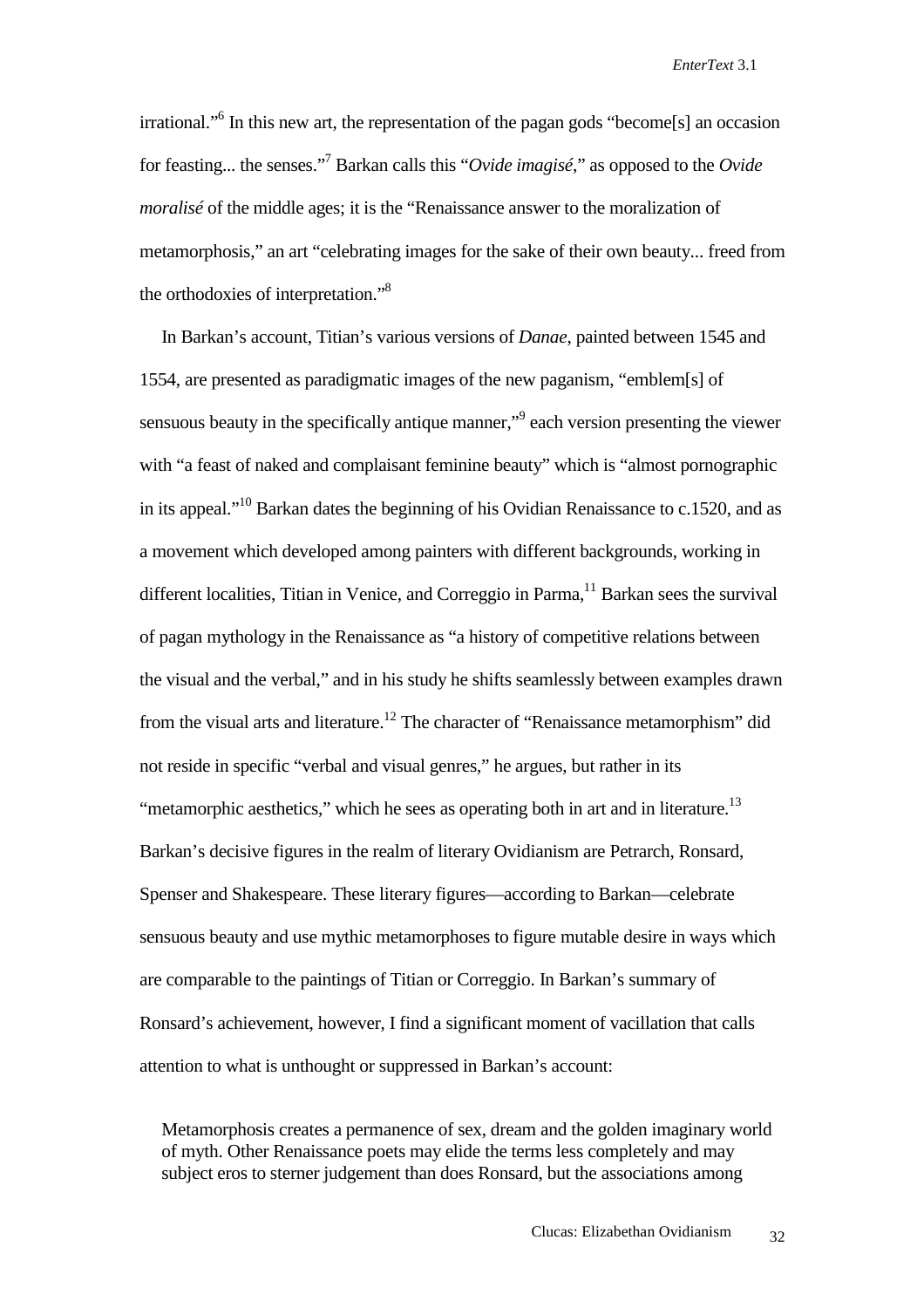passion, paganism, and transformation continue to reflect a Petrarchan heritage not entirely in keeping with Petrarch himself.<sup>14</sup>

In sidestepping or downplaying the "sterner judgement" of sixteenth-century readers and writers concerning the eroticised pagan mythologies of a "metamorphic aesthetic" Barkan neglects, I would argue, a key determinant and shaper of that aesthetic. The pagan dreamworld that Barkan so vividly evokes was not an untroubled one. If, as Barkan maintains, metamorphosis became "an explicitly psychological condition"<sup>15</sup> for the Renaissance artist, then we need to attend to the zones of ambivalence—even abjection—within this condition, where the vacillations of sin and grace, shame and desire, the sensuous and the spiritual, could create distorted and internally conflicting shapes.

 In this paper I will be focussing on the northward migration of the literary side of Barkan's "Ovidian Renaissance." Was this "new pagan language" transplanted successfully into northern Renaissance literary cultures? By focusing on "Ovidianism" in the English Renaissance, I hope to show that the "Ovidian Renaissance" was rendered problematic in late sixteenth-century English literary culture by the renewed vigour of Protestant iconoclastic thinking and lay pietistic devotion after the Marian persecutions. In these conditions the internalised "sterner judgements" of a range of Protestant subjectivities shaped, checked and deflected the writing and reading of amorous, Ovidian poetry from within.

## **2. Stephen Batman:** *New Arrival of the three Gracis* **(1580) and** *The Golden Booke of Leaden Goddes* **(1577)**

The introduction of continental Renaissance influences into late sixteenth-century English literary culture was skewed and transformed both by a heightened suspicion of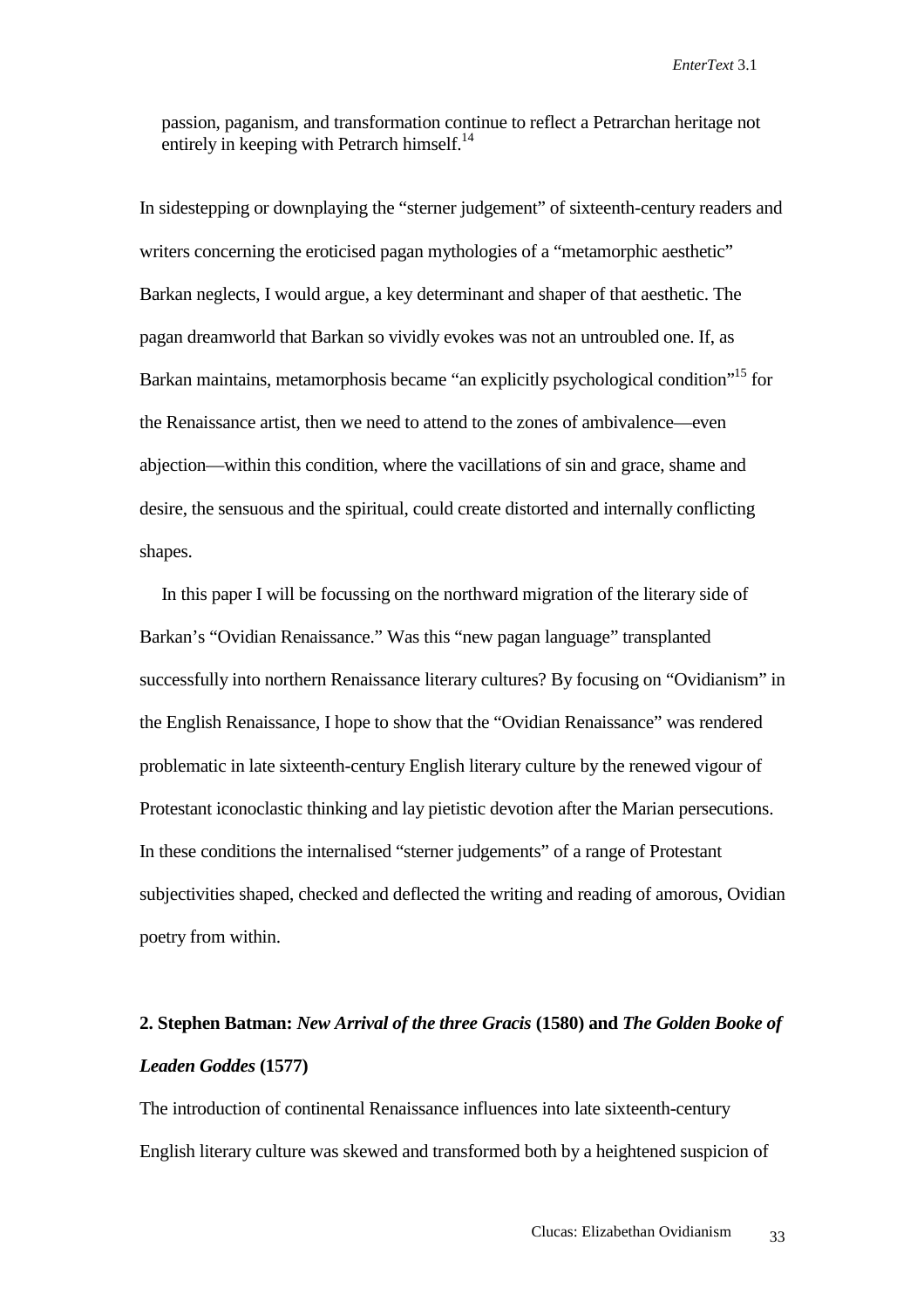images, and also by the intense scrutiny of the psychological processes of sin and repentance inaugurated by Calvin's codification of the *ordo salvationis*. A vivid sense of the difficulties attending the Protestant reception of what Barkan calls the "new Pagan language" can be gained by contrasting Botticelli's well-known visualisation of the graces in *La Primavera*, with the following evocation of the grace Aglaia, from Stephen Batman's *New Arrival of the three Gracis into Anglia*:

From Ioue the iust I *Aglaia*, am, a grace of liuely hew which being placed in mortal wight, such sight may not me vew, As carnall man, by shewes of loue, in armes them imbrace, no such am I, of substance sure, but aye a liuely grace. Not seene, nor felt, so pure am I, I let you vnderstand, a thousand bodies I possesse, in euery soyle and land.<sup>16</sup>

While Botticelli gives sensuous physical form to his Classical graces (albeit, as Barkan observes, these forms "require the viewer to look beyond the veil" of flesh toward immaterial "essences"), Batman's "Christianised" graces are disembodied abstractions,<sup>17</sup> denied their corporeality in the name of an immaterial divinity which transcends the "carnal" and the "mortal." While this curious book condemns the pagans for worshipping "gods of dyvers sortes,"<sup>18</sup> it makes free use of Classical imagery, adapting Ovid's account of the metamorphosis of Ulysses's companions in book 14 of the *Metamorphoses*, for example, to represent recusant Catholics living in England, types of those "greedy grasshops... that Egipt did possesse."<sup>19</sup> While it is true that Batman is able to recuperate the ancients to some extent, praising their depictions of "vice subvertid and ouerthrown,"<sup>20</sup> and approving their belief in "one principall God"<sup>21</sup> it is clear that he was compelled to overcome an immense internal resistance to Pagan antiquity in order to appropriate its aesthetic materials.

 The nature of this resistance is more apparent in Batman's mythographic treatise, *The Golden Booke of the Leaden Goddes*. Presented to Henry Carew, Lord Hunsdon, in 1577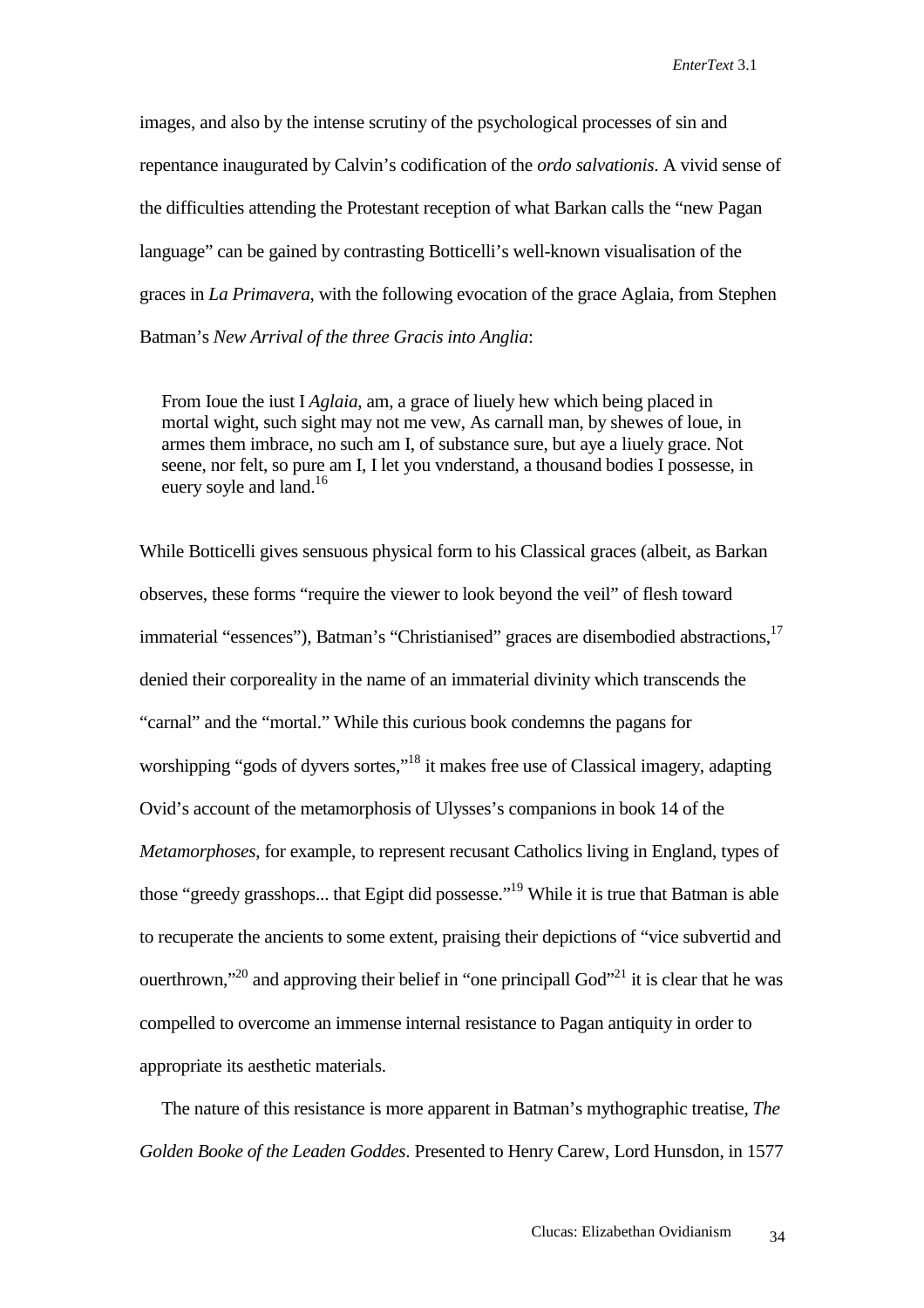as a "token of good will & obedience," the *Golden Booke* is a "small treatise of the putatiue & imagined Gods of the Gentiles" and the "vayne imaginations of heathen Pagans."<sup>22</sup> The "fruictfull documentes" of this "instruction," written for "Godlye" purposes," consist of bald iconographical descriptions of the images of the Classical Gods, followed by cursory and unsophisticated euhemeristic, aetiological and (more frequently) moralising interpretations. It is quite clear from Batman's preface that the perfunctory nature of his interest in the "Tables" and "Pictures" of the pagan gods is a function of his overall perspective. In these interpretations he says,

we Christians, now lyuinge in the cleare light of the Gospel, may euidently see, with what erroneous trumperies, Antiquitie hath bene nozzeled: in what foggy mystes, they haue long wandered: in what filthy puddles they haue been myered: vnder what masking vysors of clouted religions, they haue bene bewytched; what traditions they haue of theyr owne phantastical braynes to themselues forged: & finallye into what Apostacye, Atheisme, Blasphemy, Idolatrye, and Heresie, they haue plunged their Soules & affianced their beleeues.<sup>23</sup>

Batman's account moves almost seamlessly from the "many Demi Gods and Goddesses," to the "Gods of the Romishe Churche,"<sup>24</sup> where "such a number of preposterous Gods are to be found: so saincted and made by the mayster *Demon*."25 Batman invents a god, "Vorax" to represent what he considers to be Catholic "supersticion," and draws a direct parallel between the images of the Classical gods and idolatrous Catholic images: "as the former Pagans set up Images of theyr fathers to be honoured: so likewyse hath ye pestilent Church of superstition mayntayned Idolls, ye very ceremonies of the heathen pagans."26 Roman Catholicism, he says, is an "apish Religion," and a "yoke of counterfayted carnality." In this comparison Batman condemns both the Catholic idol and the heathen image as "carnal;" there is no doubt that English Protestant propagandistic attacks on Catholic idolatry coloured their attitudes towards all kinds of pictorial and literary representations.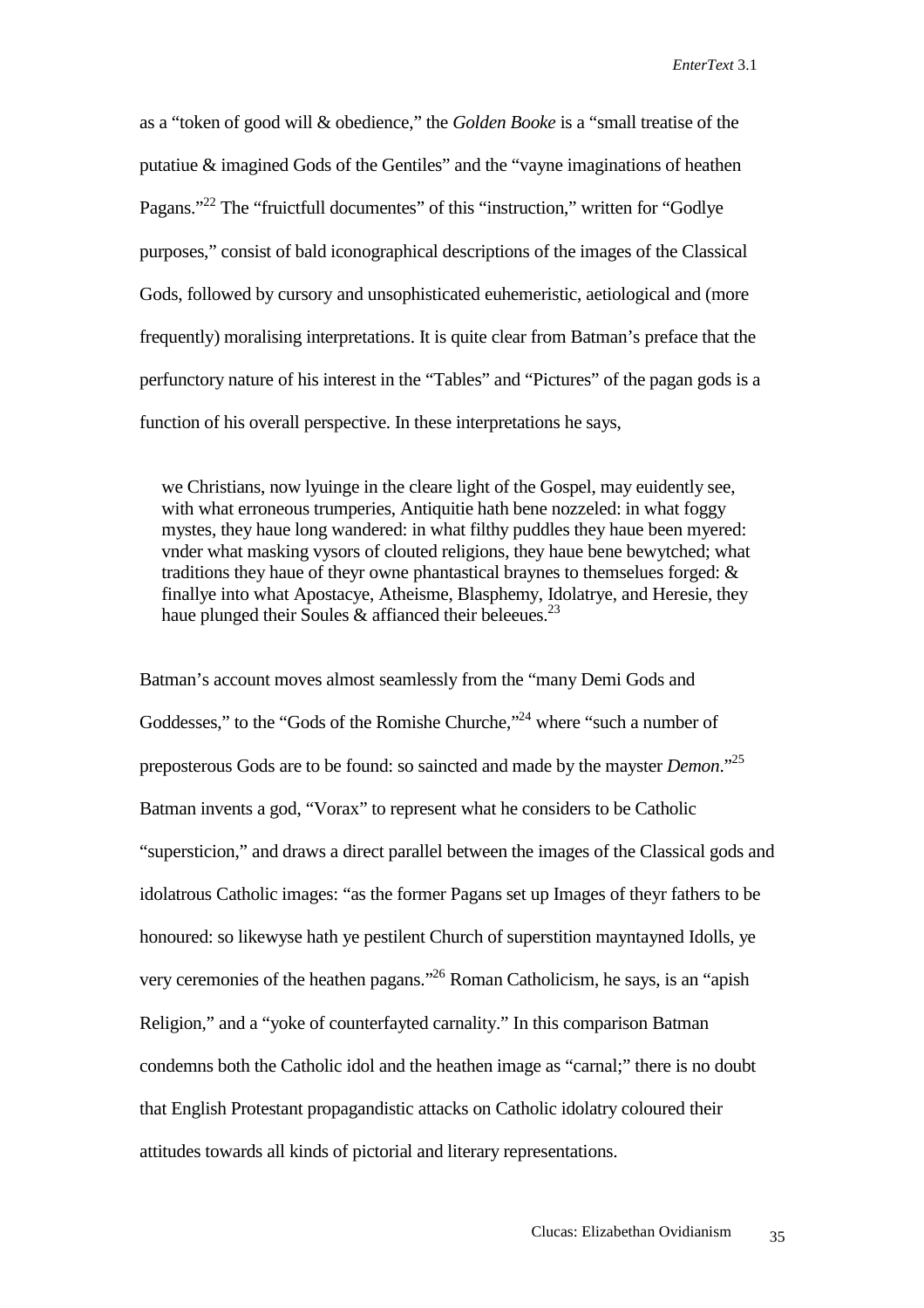Puritan opposition to "counterfayted carnality" led to some vehement attacks on Classicising literature. In his *Certayn Chapters taken out of the Prouerbes of Salomon* of 1550, John Hall defended his verse translations of the Bible, which, he argued, "as moche deserued to be commended, as he, what soeuer he was that made ye court of Venus or other bokes of lecherous Ballades, the whyche haue bene a great occasion to prouoke men to the desyre of synne."27 Hall felt strongly enough about *The Court of Venus*—which was an influential Tudor anthology of tales and amorous verse, including several love lyrics by Sir Thomas Wyatt—to produce a series of moral *parodiae* entitled *The Court of Vertue*, which Christianised Wyatt's amorous sentiments, and attacked the "lascivious" verse of amorists.<sup>28</sup> The puritan Edward Dering also attacked the "sorcerie" of "baudie songes" in a book of godly instruction for Christian families. "Yea," he said, "some haue bin so impoudent as new borne Moabites, which wallow in their own vomit & haue not bine ashamed to entitle their books the court of Venus, the Castle of Loue, & many such other as shameles as these."<sup>29</sup> The existence of such fierce resistance to amorous poetry, and continental Classicising traditions, ensured that the "Ovidian Renaissance" was absorbed into English literary culture in a fitful and spasmodic fashion.

### **3. "Shakespeare's Ovid:" Arthur Golding's Preface to** *Ouid's Metamorphoses* **(1567)**

The difficulties caused by these religious criticisms of secular and classical literature can be seen clearly in the apologetics of Arthur Golding, the author of what has become known as "Shakespeare's Ovid," the English verse translation of the *Metamorphoses* published in 1567. Golding's dedicatory verse epistle addressed to the Protestant activist Robert Dudley, Earl of Leicester, presents an elaborate account of the work's virtues,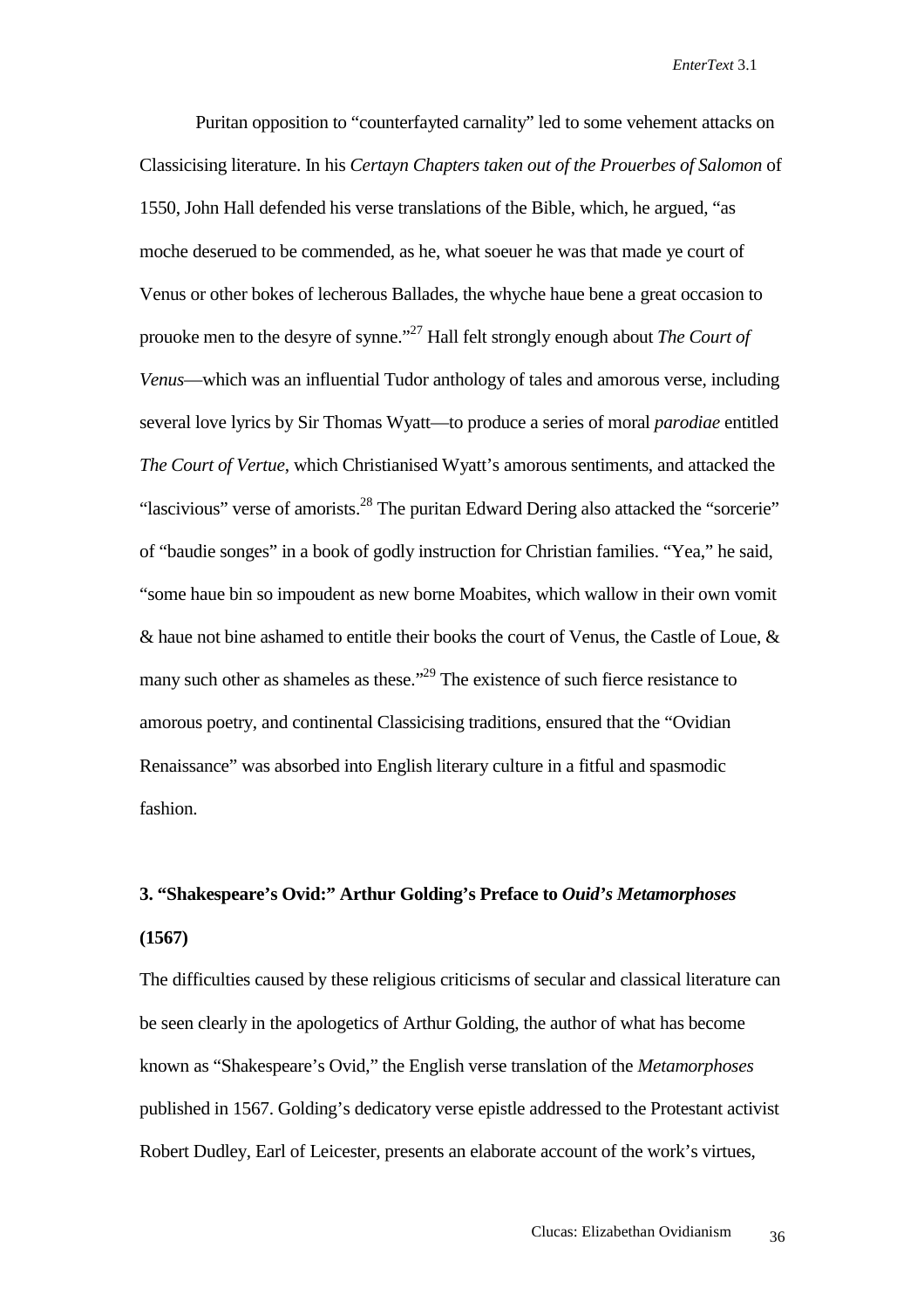and seeks to advise its readers on the correct way to interpret the poem.<sup>30</sup> His first priority is to present the metamorphoses as an encyclopaedic digest of ancient wisdom, a trope which had become a commonplace in Italian and French mythographic literature and humanist commentaries.<sup>31</sup> "Whatsoever hath bene writ of auncient tyme in greke," Golding says,

By sundry men dispersedly, and in the latin eeke, Of this same dark Philosophie of turned shapes, the same Hath Ovid into one whole masse in this booke brought in frame.<sup>32</sup>

Golding's preface is a deeply equivocal text, and one which draws attention to its own anxieties about the uses (or *mis*uses) to which Ovid's text can be put. He exhorts his readers to use the text wisely (i.e. allegorically) and in a fascinating passage, figures the text as a potential predator, waiting to prey upon the unwary reader:

The readers therefore earnestly admonisht are too bee Too seeke a further meaning than the letter giues too see [...] And if they happening for to meete with any wanton woords Or matter lewd, according as the person doth avoord In whom the evill is describde, doo feele their myndes therby Provokte too vyce and wantonnesse, (as nature commonly

Is prone to evill) let them thus imagin in their mynd. Behold, by sent of reason and by perfect sight I fynd A Panther heere, whose peinted cote with yellow spots like gold

And pleasant smell allure myne eyes and senses too behold. But well I know his face is grim and feerce, which he dooth hyde, He may devour mee vnbewares.<sup>33</sup>

This astounding passage vividly attests to the profound ambivalence that the pious Elizabethan reader might feel in the presence of a pagan text: a mixture of fascination, desire and fear—a fear which could only be assuaged by mobilising an array of moralising interpretations. Ovid's fables are not designed "Too further or allure too vyce," Golding insists,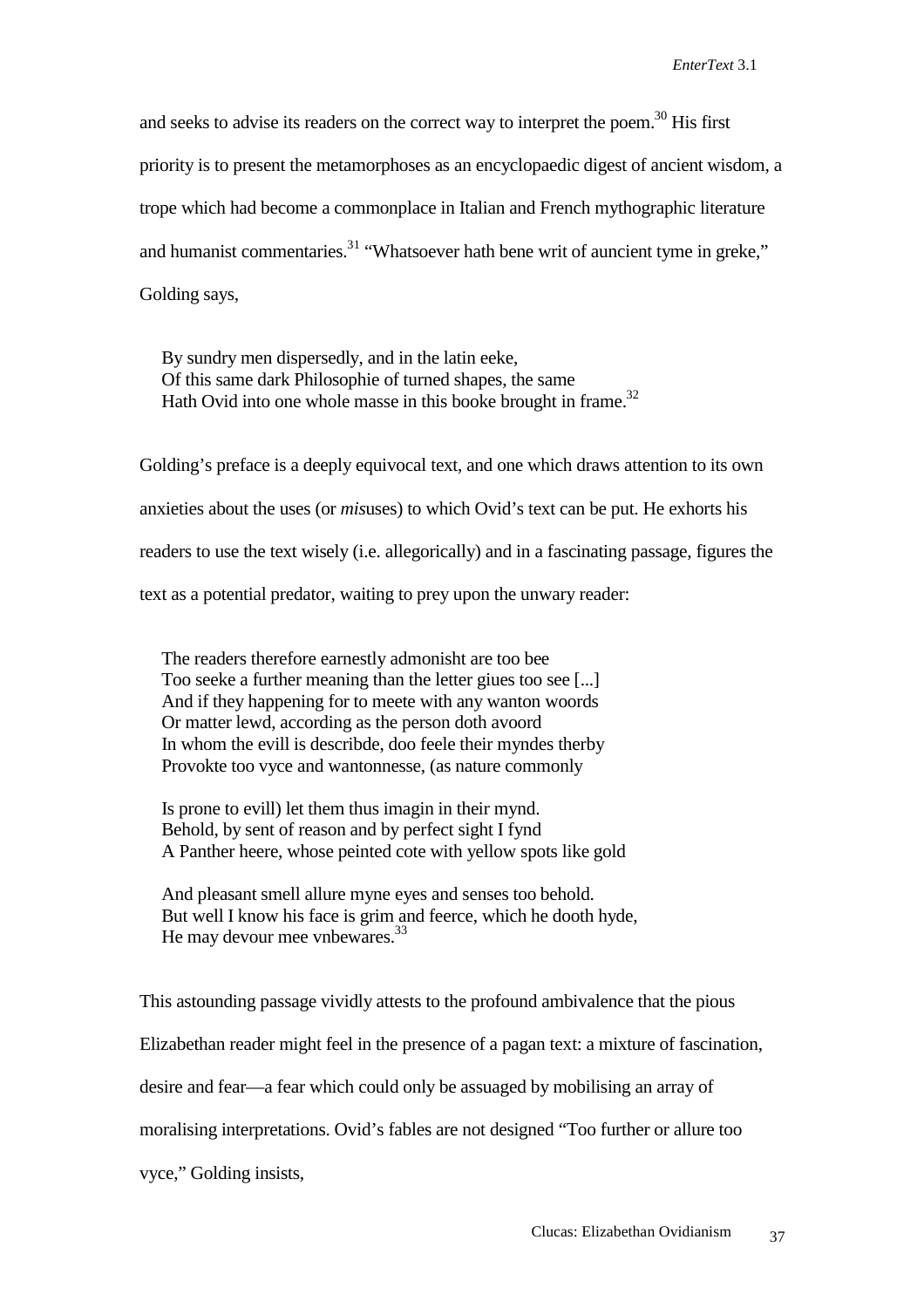[...] but rather this is ment, That men beholding what they bee when vyce dooth reigne in stead Of vertue, should not let their lewd affections have the head[. $l^{34}$ ]

These inital anxieties attending the "Englishing" of Ovid's "very pleasaunt and delectable" work, even among those with humanist leanings, set the tone for the literary engagements of the later Elizabethan period. The unequivocal celebration of physical beauty and sensual pleasure which Barkan saw as the hallmark of this new Ovidianism, in both literature and painting, was filtered through English Protestant sensibilities in various ways: transvaluation, painful detachment, involuntary fascination, and ironic displacements and distortions of various kinds.

#### **4. Marlowe's** *Elegies***, n.d., c. 1595–8.**

By the late 1590s, the Ovidian Renaissance was making headway, although few amorists, Petrarchan, Catullan, or Ovidian, could match the unashamed eroticism of Christopher Marlowe's translation of Ovid's *Amores,* which unapologetically reproduced the sensuality of the original poems, without the protective carapace of moralisations or euphemism:

Then came Corinna in a long loose gowne, Her white neck hid with tresses hanging downe: Resembling fayre Semiramis going to bed Or Layis of a thousand wooers sped. I snatcht her gowne, being thin, the harme was small, Yet striu'd she to be couered there withall. And striuing thus as one that would be cast, Betray'd her selfe, and yelded at the last. Starke naked as she stood before mine eye, Not one wen in her body could I spie. What armes and shoulders did I touch and see, How apt her breasts were to be prest by me? How smooth a belly vnder her wast saw I? How large a legge, and what a lustie thigh? To leaue the rest, all lik'd me passing well,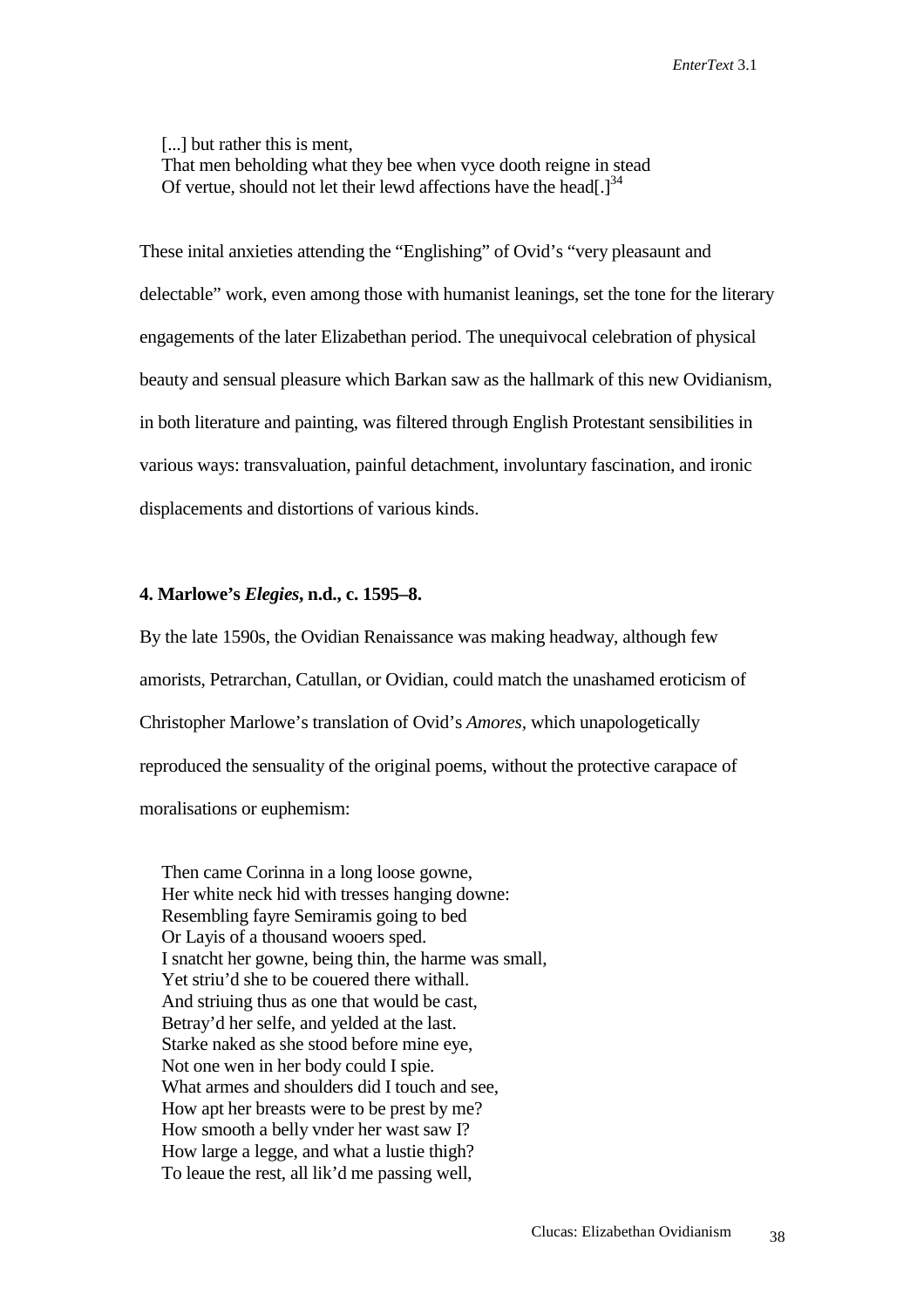I cling'd her naked body, downe she fell, Iudge you the rest: being tirde she bad me kisse, *Ioue* send me more such after-noones as this.<sup>35</sup>

Marlowe's example did not open the floodgates: it was small wonder, given the frankness of these translations, that the several imprints of this work all bore the dubious imprint of Middleburgh, and that the volume was one of those appointed to be burned by the ecclesiastical authorities after the Bishop's Ban in  $1599$ <sup>36</sup> Other poets of the  $1590s$ who wished to write in an amorous vein were more circumspect about their narratorial positioning, and strategies of ironic distancing were more characteristic of late Elizabethan poets in a variety of amorous genres.

#### **5. Thomas Lodge:** *Rosalynde. Euphues golden legacie* **(1590)**

Thomas Lodge's 1590 pastoral romance, *Rosalynde*, for example, dedicated to Stephen Batman's patron, Lord Hunsdon, gives full ironic vent to the suspicions surrounding the moral probity of the Ovidian and Petrarchan genres and their continental sources:

the sonettoes, canzones, madrigals, rounds and roundelays, that these pensive patients pour out when their eyes are more full of wantonness, than their hearts of passions. Then, as the fishers put the sweetest bait to the fairest fish, so these Ovidians, holding *amo* in their tongues, when their thoughts come at haphazard, write that they were rapt in an endless labyrinth of sorrow, when walking in the large lease of liberty, they have only their humours in their inkpot. If they find women so fond, that they will with such painted lures come to their lust, then they triumph till they be full-gorged with pleasures; and then fly they away like ramage kites, to their own content, leaving the tame fool, their mistress, full of fancy, yet without even a feather.<sup>37</sup>

In his preface "To the Gentleman Readers" Lodge is careful to distance himself from such charges. "Look not here to find any sprigs of Pallas' bay tree," he disingenuously begs his readers "nor to hear the humour of any amorous laureate, nor the pleasing vein of any eloquent orator... they be matters above my capacity." "Here you may perhaps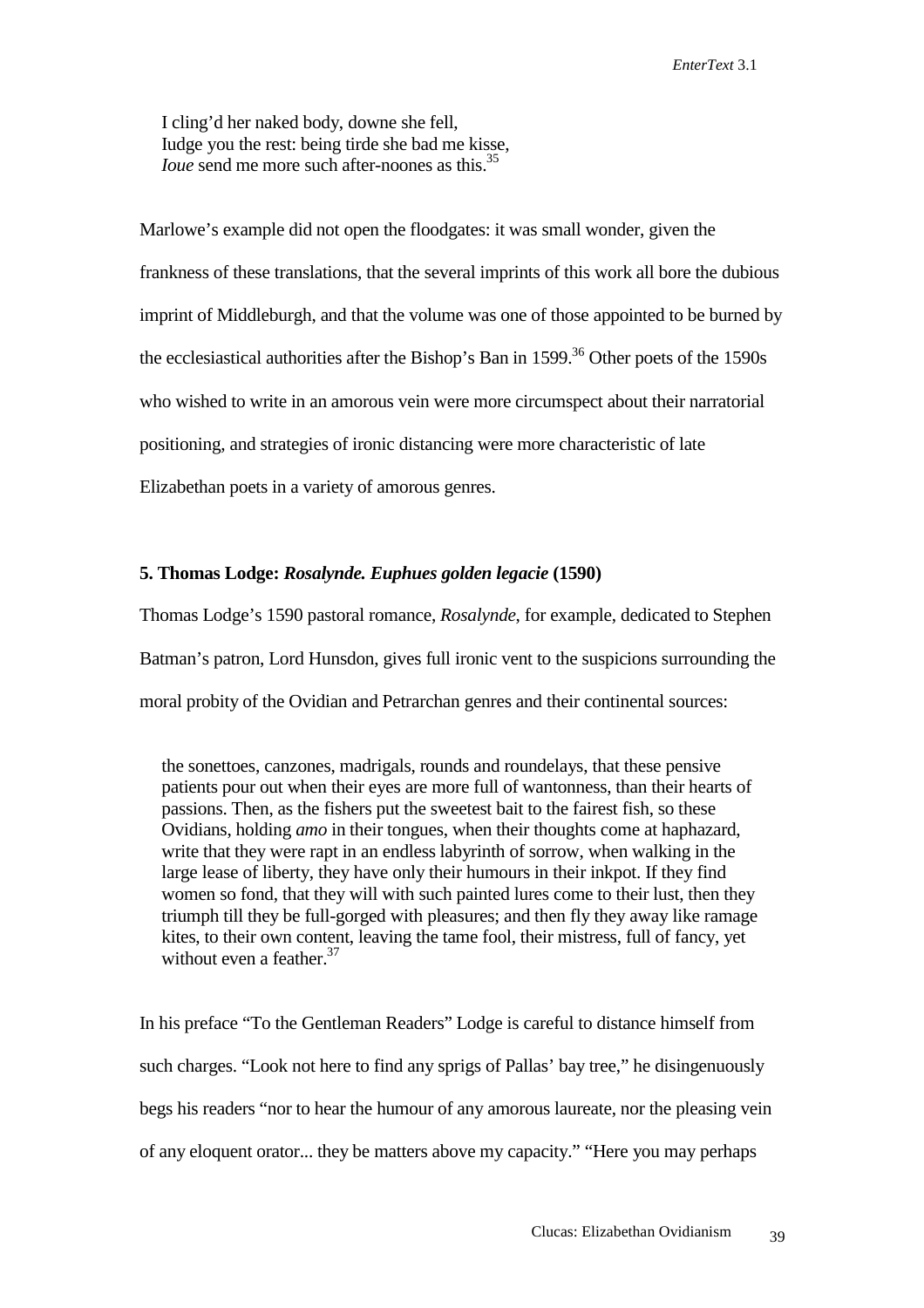find some leaves of Venus' myrtle, but hewn down by a soldier with his curtal-axe, not bought with the allurement of a filed tongue." With *Rosalynde* purportedly written whilst he was at sea, Lodge plays up his seamanship, and affects a bluff nautical persona: "To be brief, gentlemen, room for a soldier and a sailor, that gives you the fruits of his labours that he wrote in the ocean, when every line was wet with a surge, and every humorous passion counterchecked with a storm."38 The evocation of the *vita activa* here acts as an assurance of the temperance or moderation of the piece: his work does not present unrestrained passions, they have been "counterchecked" by his industrious preoccupations.

 The ironic framing of Lodge's "fidelity test" narrative, in which Rosalynde tests the mettle of Rosader's amorous exclamations, and a continual insistence on the vaporous, evanescent and self-deluding nature of amorous love, qualifies the sensuality which the narrative indulges, containing it within the censorious bounds of a Christian morality. Thus when Rosalynde is "passionate alone," her conscience counsels her against her attraction to Rosader:

Seest thou not how Venus seeks to wrap thee in her labyrinth, wherein is pleasure at the entrance, but within, sorrowes, cares and discontent? She is a siren, stop thine ears at her melody; she is a basilisk, shut thy eyes and gaze not lest thou perish. Thou art now placed in the country content, where are heavenly thoughts and mean desires: in those lawns where thy flocks feed Diana haunts: be as her nymphs chaste, and enemy to love, for there is no greater honour to a maid, than to account of fancy as a mortal foe to their sex. Daphne, that bonny wench, was not turned into a bay tree, as the poets feign: but for her chastity was immortal, resembling the laurel tree that is ever green. Follow thou her steps, Rosalynde  $[...]^{39}$ 

When Rosalynde attacks the Italianate flattering "Ovidian," she warns Rosader of the dangers of being led by the sensual appetites: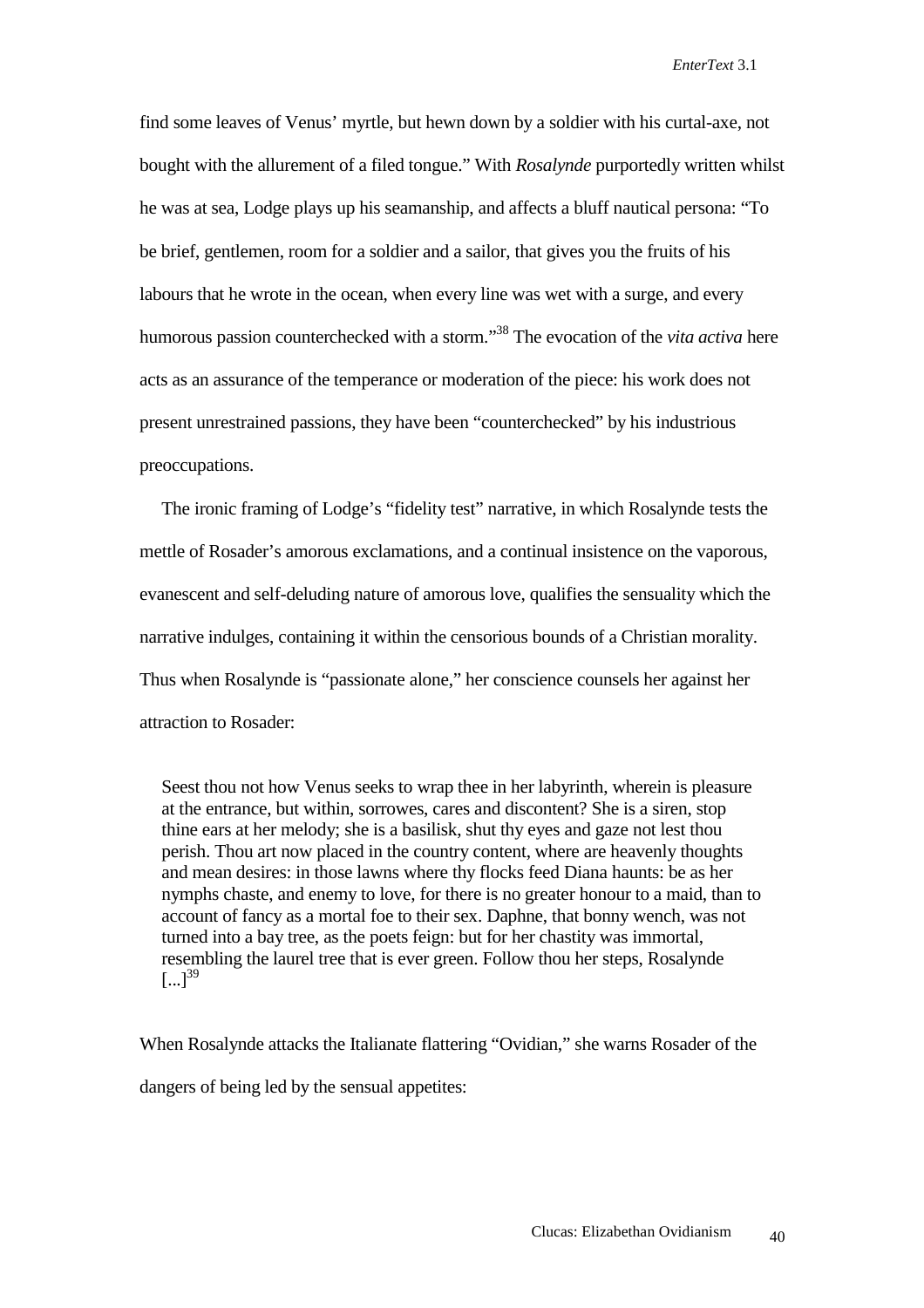If you be such a one, then I pray God, when you think your fortunes at the highest, and your desires to be most excellent, then that you may with Ixion embrace Juno in a cloud, and have nothing but a marble mistress to release your martyrdom.

Although Rosader insists on the sincerity of his canzon, which "was written in no such humour,"40 he represents his amorous longings to himself in similar terms: "as Ixion had Juno, who, thinking to possess a goddess, only embraced a cloud: in these imaginary fruitions of fancy I resemble the birds that fed themselves with Zeuxis's painted grapes,"41 and Rosalynd pities Rosader "that thou shouldst hunt after a cloud."42 Thus while it indulges Ovidian and Petrarchan amorous themes, it consigns them to the realm of "imaginary fruitions" and cloudy delusions.43

### **6. John Marston:** *Pigmalion's Image* **(1598)**

As Thomas Lodge distanced himself from the amorous Italianate tradition of "sonettoes and canzones," by constructing a "counterchecking" virile prefatory persona, John Marston's Ovidian poem *The Metamorphosis of Pigmalion's Image* is placed in interpretative parentheses by paratextual design. The poem cannot be interpreted in isolation, but loses its meaning if read without reference to its prefaces and coda, and is continuous with the "Certaine Satyres" which follow it.<sup>44</sup> Marston unsettles the reader from the start, by ironically dedicating his collection of poems "To the Worlds Mightie Monarch, Good Opinion... whom fleshly Epicures call vertues essence."<sup>45</sup> This strategem which seems both to endorse and to criticise the moral hypocrisy of the "fleshly" is closely followed by the "Argument" of the poem, which sets out the subject matter with a prurient specificity of detail:

*Pigmalion* whose chaste mind all the beauties in Cyprus could not ensnare, yet at the length hauing carued in Iuorie an excellent proportion of a beauteous woman, was so deeplie enamored on his owne workmanship, that he would oftentimes lay the Image in bedde with him, and fondlie vse such petitions and dalliance, as if it had been a breathing creature.<sup>46</sup>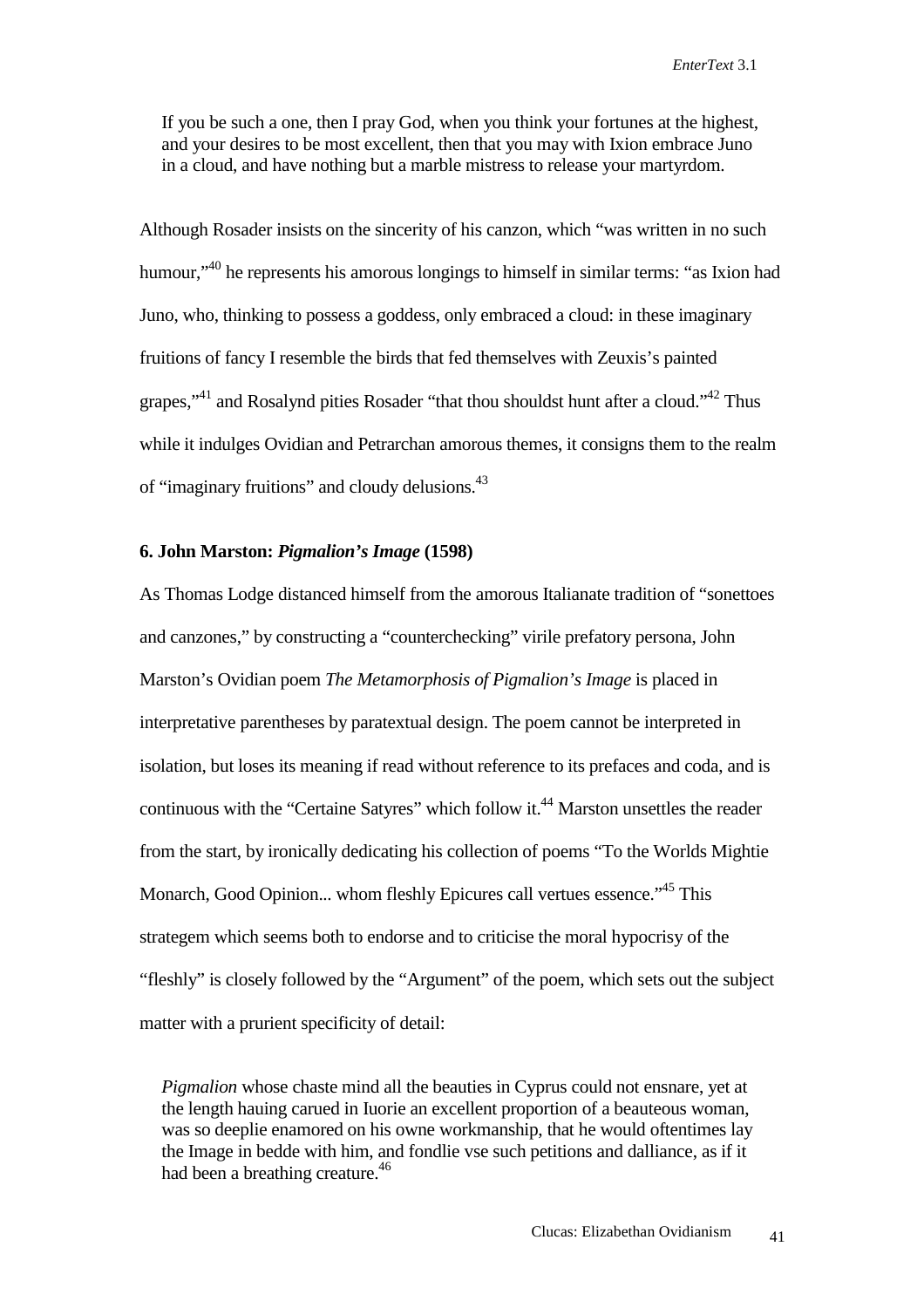This is quickly followed by a dedicatory sonnet "To his Mistres," in which he declares his intention: "My wanton Muse lasciviously to sing / Of sportiue loue, of louely dalling." The purported aim of the poem (reprised in the pendent poem, "in prayse of his precedent Poem") is to secure his fictional mistress's sexual consent:

as thou read'st (Faire) take compassion, Force me not to enuie my Pigmalion. Then when thy kindnes grants me such sweet blisse, I'le gladly write thy metamorphosis.<sup>47</sup>

Marsilio Ficino, in his commentary on Plato's *Symposium*, had argued that the beauty of the body was a "shadowy and evanescent image" (*umbratilem et fluxam imaginem*),<sup>48</sup> and Pigmalion, (although he has a "loue-hating mind") is forced by the god of Love to "loue the shade, whose substance he did hate," but his love of the shadowy image is not of the chaste Ficinian variety, $49$  but rather a sensual fascination:

 And naked as it stood before his eyes, Imperious Loue declares his Deitie. O what alluring beauties he descries In each part of her faire imagery! (4)

Dwelling narcissistically over his own shadowy creation, his eyes drink in every part of her body:

Vntill his eye discended so farre downe That it discried Loues pauillion: Where Cupid doth enioy his onely crowne, And Venus hath her chiefest mantion: There would he winke, & winking looke againe, Both eies and thoughts would gladly there remaine. (9)

While he feasts his senses on the statue a "wondrous metamorphosis" transforms the statue into a "liuing creature."(28) Having set the scene for the sexual consummation of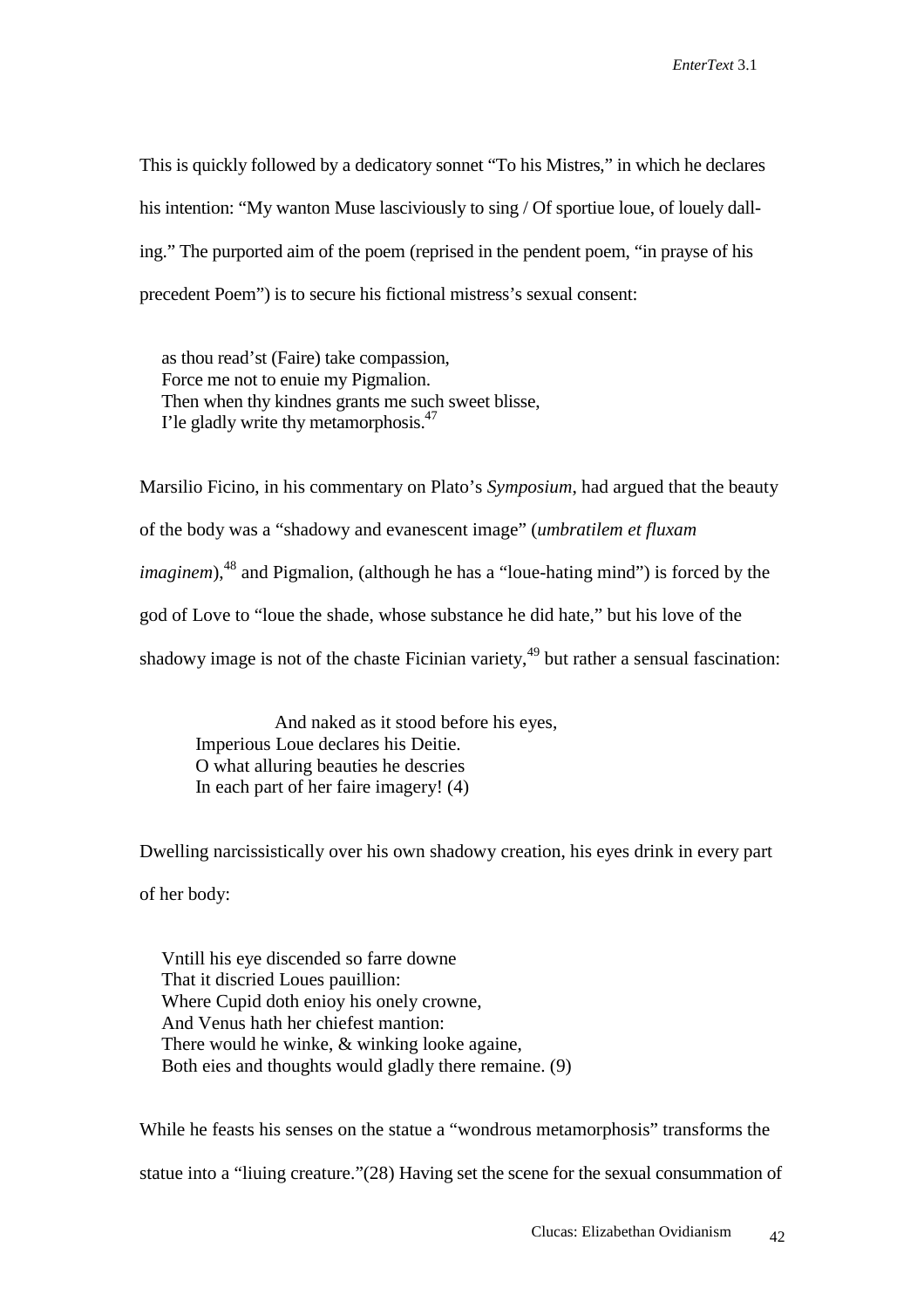Pigmalion and his animated workmanship, however, Marston brings the narrative to a detumescent close. Suddenly he directly addresses his reader, upbraiding them for their "wanton itching ears," which were "expecting for to heare / The amorous description of that action / Which *Venus* seekes."(33) But while seeming to chasten the lascivious readers, Marston actually continues to titillate them, exhorting them to indulge in sexual fantasy to complete his tale: "Let him conceit but what himselfe would doe" in Pigmalion's place (34), Marston counsels, and in the following stanza the breathless interruptions of syntax seem to supply obliquely the sense of Pigmalion and his mistress "doing that, which is not fit reporting."(35) In closing, Marston seems to be exercising a modest restraint, or aesthetic self-censorship (38):

> Who knows not what ensues? O pardon me Yee gaping eares that swallow vp my lines Expect no more. Peace idle Poesie, Be not obsceane though wanton in thy rimes. And chaster thoughts, pardon if I doe trip, Or if some loose lines from my pen doe slip.

But this disingenuous apology, which seems to strive to appease both the wanton and the chaste reader of his verse is retro-actively conditioned by the poem which immediately follows it, "The Authour in prayse of his precedent Poem," which acts as both an epilogue for *Pigmalions Image* and as a prologue for *Certaine Satyres*, encouraging us to read the collection as a continuous and unified composition. The poem opens with an address to two dissolute companions, Rufus and Luxurio, which undermines and overturns our perceptions of the narratorial strategies of *Pigmalions Image*, which are revealed to be part of a deliberate and ironic act of ventriloquism:

> Now *Rufus*, by *Glebrons* fearefull mace Hath not my Muse deseru'd a worthy place? Come come *Luxurio*, crowne my head with Bayes, Which like a Paphian, wantonly displayes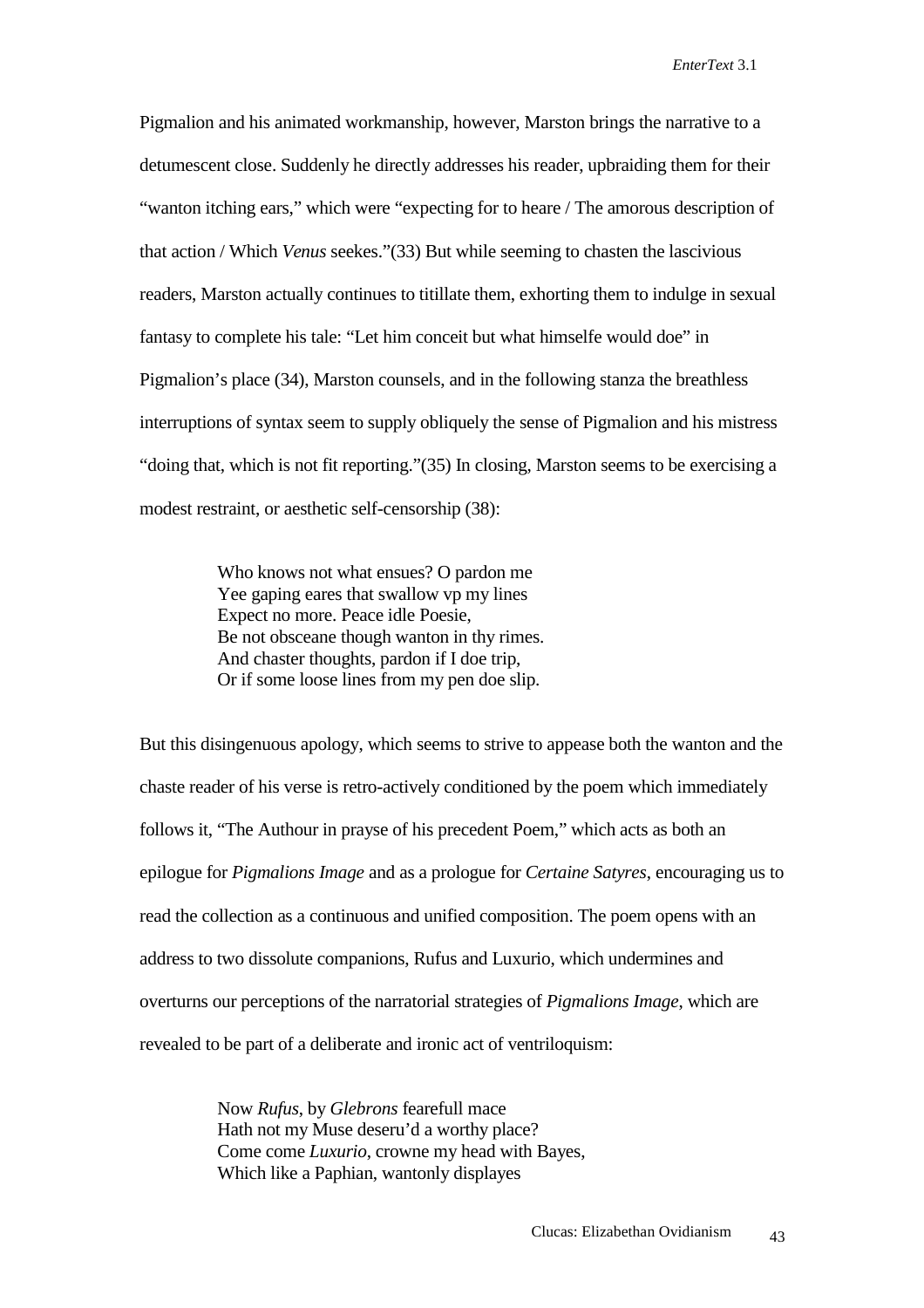The Salamian titillations, Which tickle vp our leud Priapians. Is not my pen compleate? are not my lines Right in the swaggering humor of these times?<sup>50</sup>

What we have, of course, is simply a transition between two modes of ventriloquism, two artificially constructed personae, but the local effect of this confession places the Ovidian "dalliances" of the mock epyllion at a safe ironic distance. His main objective, he now declares, had been to flatter his mistress; his poetry "like odd hands / Of voluntaries, and mercenarians," has ulterior motivation. He boasts of the superficiality of his verses, which are "Glittering in dawbed lac'd accoutrements, / And pleasing sutes of loues habiliments. / Yet puffie as Dutch hose... within."<sup>51</sup> But his seemingly selfflagellatory attack on his own literary achievement is revealed to be another strategy, designed to pre-empt and confound his would-be critics, but also facilitating the transition between "Paphian" and "Satyrical" registers:

Now by the whyps of *Epigrammatists*, Ile not be lasht for my dissembling shifts. And therefore I vse Popelings discipline, Lay ope my faults to *Mastigophoros* eyne : Censure my selfe, fore others me deride And scoffe at mee, as if I had deni'd Or thought my Poem good, when that I see My lines are froth, my stanzaes saplesse be. Thus hauing rail'd against my selfe a while, Ile snarle at those, which doe the world beguile With masked showes. Yet changing *Proteans* list, And tremble at a barking Satyrist.<sup>52</sup>

The "barking Satyrist" persona of *Certaine Satyres* is even harder on his wanton "Protean" readers, than the hypocritical chiding amorist of *Pigmalion's Image*, and while he metamorphoses from one linguistic register to the next, aping Puritan moral outrage and the "swaggering humour" of the city gallant by turns, "changing" his "hew like a Camelion," he attacks the mutations and dissimulations of his hypocritical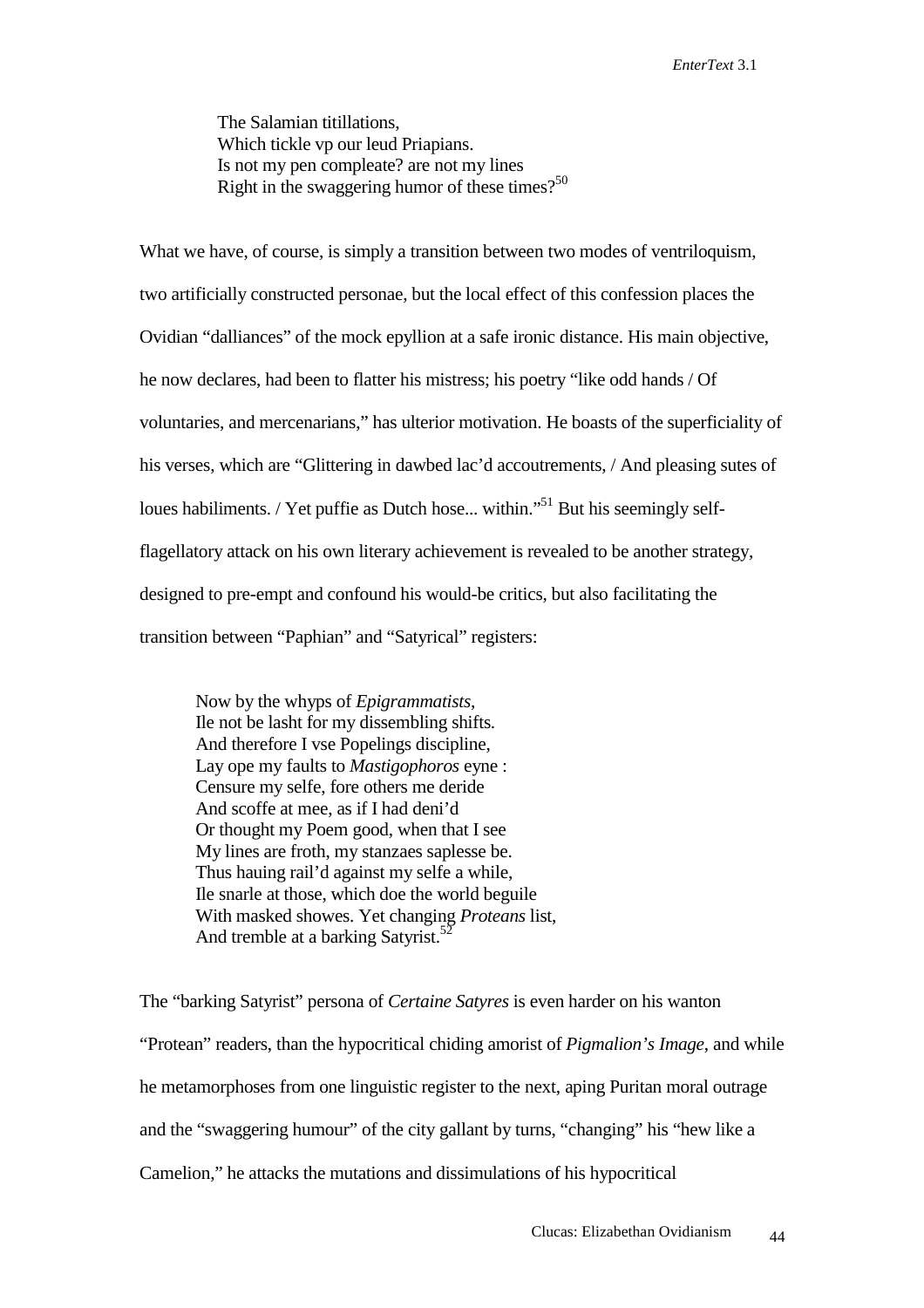contemporaries, the "vizarded-bifronted-*Ianian* rout."53 In the gallery of Marston's targets, which include puritans, machiavellians, whoremongers and male prostitutes, we find a bevy of amorists of various colours: Castilio, a hard-wooing sonneteer,

[...] that can purpose it in dainty rimes, Can set his face, and with his eye can speake, And dally with his Mistres dangling feake, And wish that he were it, to kisse her eye And flare about her beauties deitie.<sup>54</sup>

or the ineffectual, brainsick, Petrarchan "inamorato *Lucian*," who trades in the "sweetsmelling pinck Epitheton," sighing in his bed:

His chamber hang'd about with Elegies, With sad complaints of his loues miseries: His windowes strow'd with sonnets.  $55$ 

or the unscrupulous Elegist Muto, who pays "*Roscio* the Tragedian" to pen poems to "put betwixt his Mistris paps," claiming them as his own work,<sup>56</sup> or the unnamed author who (not unlike George Chapman) produces verse which is "darknes palpable," an "Anatomie of Poesie" which Marston claims is composed of gobbets of mythography and "Booke[s] of Epithetes" full of "dark Enigmaes, and strange ridling sence."<sup>57</sup> But while he snaps and bites at his literary competitors, Marston's "Satyrist" (in the fourth satire, "Reactio") also defends literature against the incursions of those puritan critics who, like "fierce enraged Boare... foame at sacred Sonnets," and denounce poetry as "defild with superstition" and "Popish showes,"58 and xenophobically rail against "all Translators that doe striue to bring / That stranger language to our vulgar tongue."<sup>59</sup> Thus while on one level Marston seems to echo the complaints of Protestant cultural critics like Batman, or Dering, or Gosson, in his attacks on "riot, and lewd luxury,"<sup>60</sup> and the dubious morality of amorous poetry, on the other he rejects such censures as "outward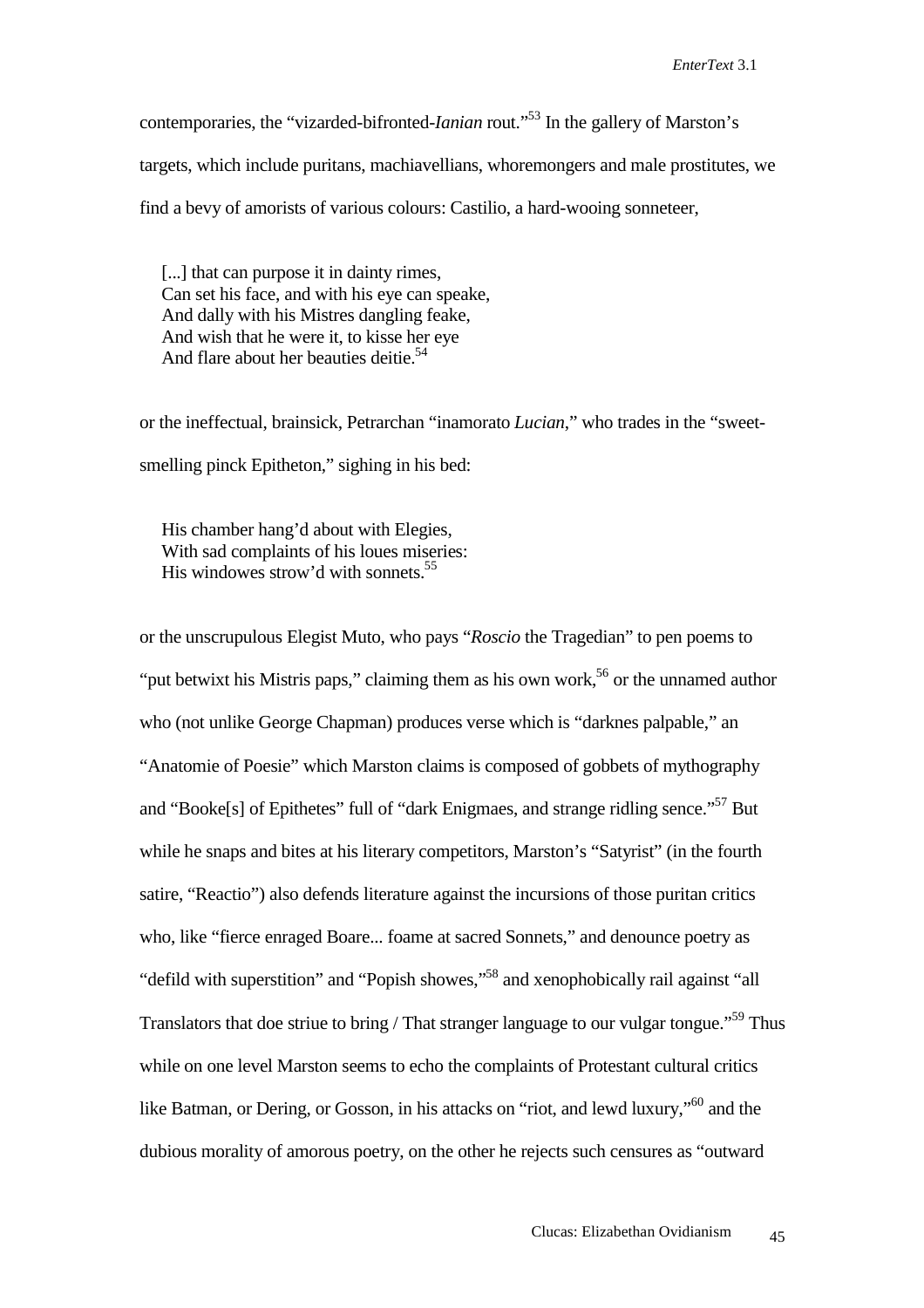sober, inlye impudent."<sup>61</sup> Ultimately, however, the "Camelion" nature of Marston's persona confounds attempts at pronouncing on authorial intention with its proliferating perspectives and targets of abuse.<sup>62</sup> The disingenuous lascivious indulgence of *Pigmalions Image* is debunked and overturned in *Certaine Satyres*, tickling "leud Priapians" before taxing "lewd, immodest beastliness" and vexing the "guilty."<sup>63</sup>

#### **7. George Chapman:** *Ouids Banquet of Sence* **(1595)**

If the narratorial position in Marston's *Pigmalion's Image* volume is ultimately illocated by the metamorphic succession of ironic masks (or unmaskings), a different but related set of problems confronts the reader of George Chapman's *Ouids Banquet of Sence*.<sup>64</sup> This poem, which depicts Ovid as an Actaeon-like figure who, chancing upon his beloved Julia/Corinna while she bathes in a curiously wrought fountain (ironically dedicated to Niobe)<sup>65</sup> "venters to see her in the pride of her nakednesse,"<sup>66</sup> while it is ostensibly a parable illustrating what Ficino called the "abuse of love" (*amoris abusem*) 67 in which the mind "descends from sight to touch," rather than "ascending from sight to the mind"68 —a progressive "feasting" of the senses (beginning with hearing, proceeding through smell and sight to a chaste kiss, and the final desire to touch his mistress's flesh) the poem is caught in a curious paradox. While it seems to be advancing an argument against the lures of the senses, and the perversion of reason by the will, the poem presents the "Banquet of Sence" announced by its title, and its relation to amorous Ovidianism is problematic. In his two dedicatory sonnets, John Davis praises Chapman as a reincarnation of the Augustan poet, inspired by Venus:

> The gentle *Ouids* easie supple Muse, Which vnto thee (sweet *Chapman*) she hath doone: Shee makes (in thee) the spirit of Ouid moue, And calls thee second Maister of her loue.<sup>69</sup>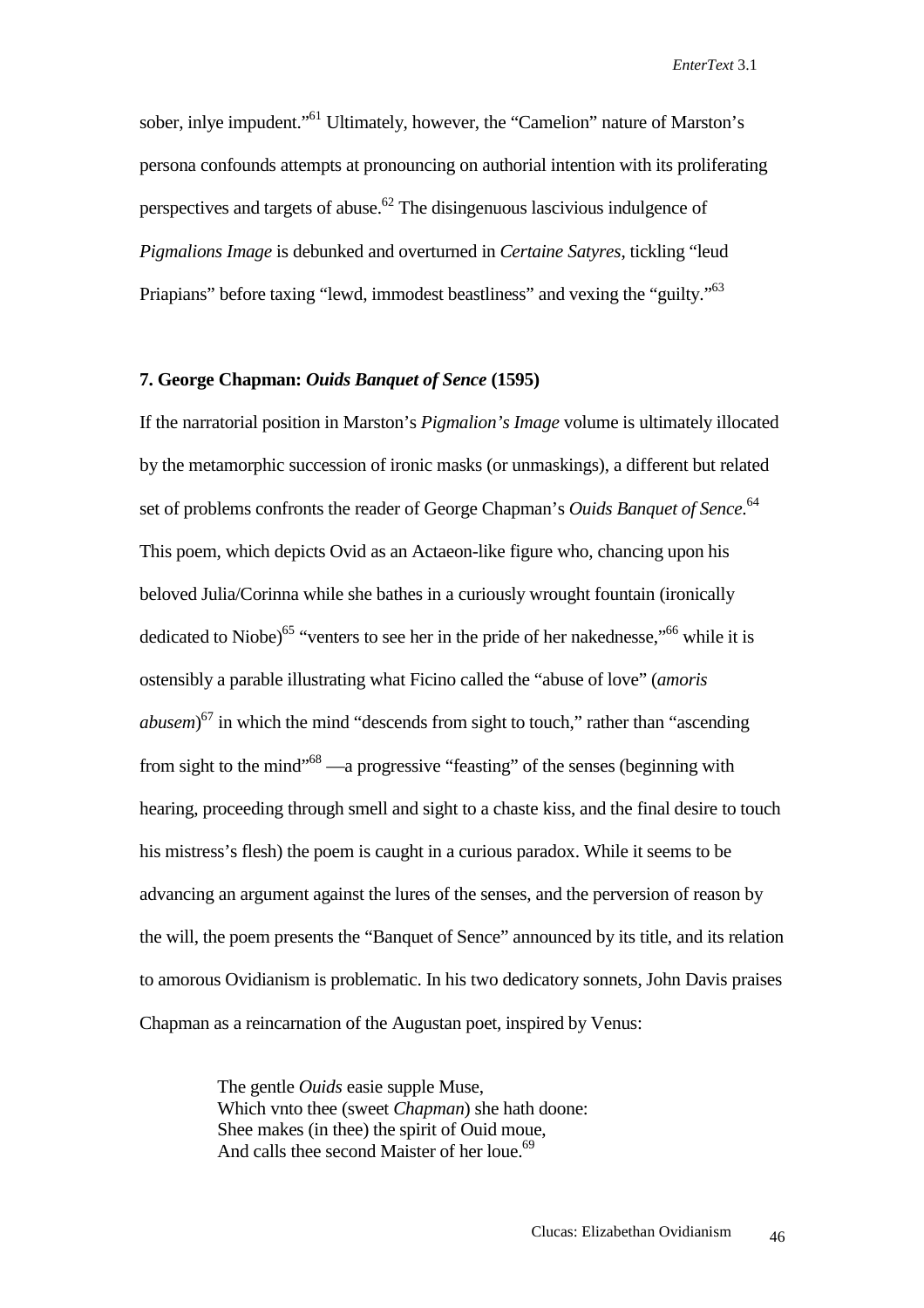Ovid's "waking soule in *Chapman* liues," Davis says, "Which showes so well the passions of his soule." "And yet," he suggests, Chapman transcends his forebear:

> this Muse more cause of wonder giues, And doth more Prophet-like loues art enroule : For Ouids soule now growne more old and wise, Poures foorth it selfe in deeper mysteries.<sup>70</sup>

If Chapman is *Ovidius redivivus*, he is certainly not presented as the wanton amorist of the *Amores*, but rather as the philosophical, encyclopaedic Ovid of Golding and the Italian mythographers, an Ovid who is "misticall and deepe," author of "sacred vierse."71 This theme is echoed in the other dedicatory sonnets by Richard Stapleton and Thomas Williams. Williams suggests that the "Issue of Semele that will imbrace / With fleshly arms," will not understand Chapman's verse, their "vnhallowed eyes" cannot "pierse" his meanings, whereas the superior readers, the "high spirits," will approve Chapman's "bright Saturnian muse," and be able to withstand its "dazeling beames," and approve its attacks on "basenes."72 Stapleton praises Chapman's Apolline muse, and his "Sweet philosophick strains," and, significantly (given the association of wanton amorists with the Italian and French traditions), praises his poems for being "vnstainde with forraine graces."73 Chapman himself, in his dedicatory epistle to his friend Matthew Roydon, declares that it is only readers whose "wits endeuour heauen-high thoughts of Nature," that will be able to "sound the philosophicall conceits" of his poem. "Empty and dark spirits, wil complaine of palpable night," Chapman says, "but those that beforehand haue a radiant, and lightbearing intellect, will say that they can passe through Corynnes Garden without the helpe of a lantern."<sup>74</sup>

 But if these preambles lead us to anticipate what Barkan calls the "frozen, and the emblematic," the "cold design" of intellectual allegory, $^{75}$  these expectations are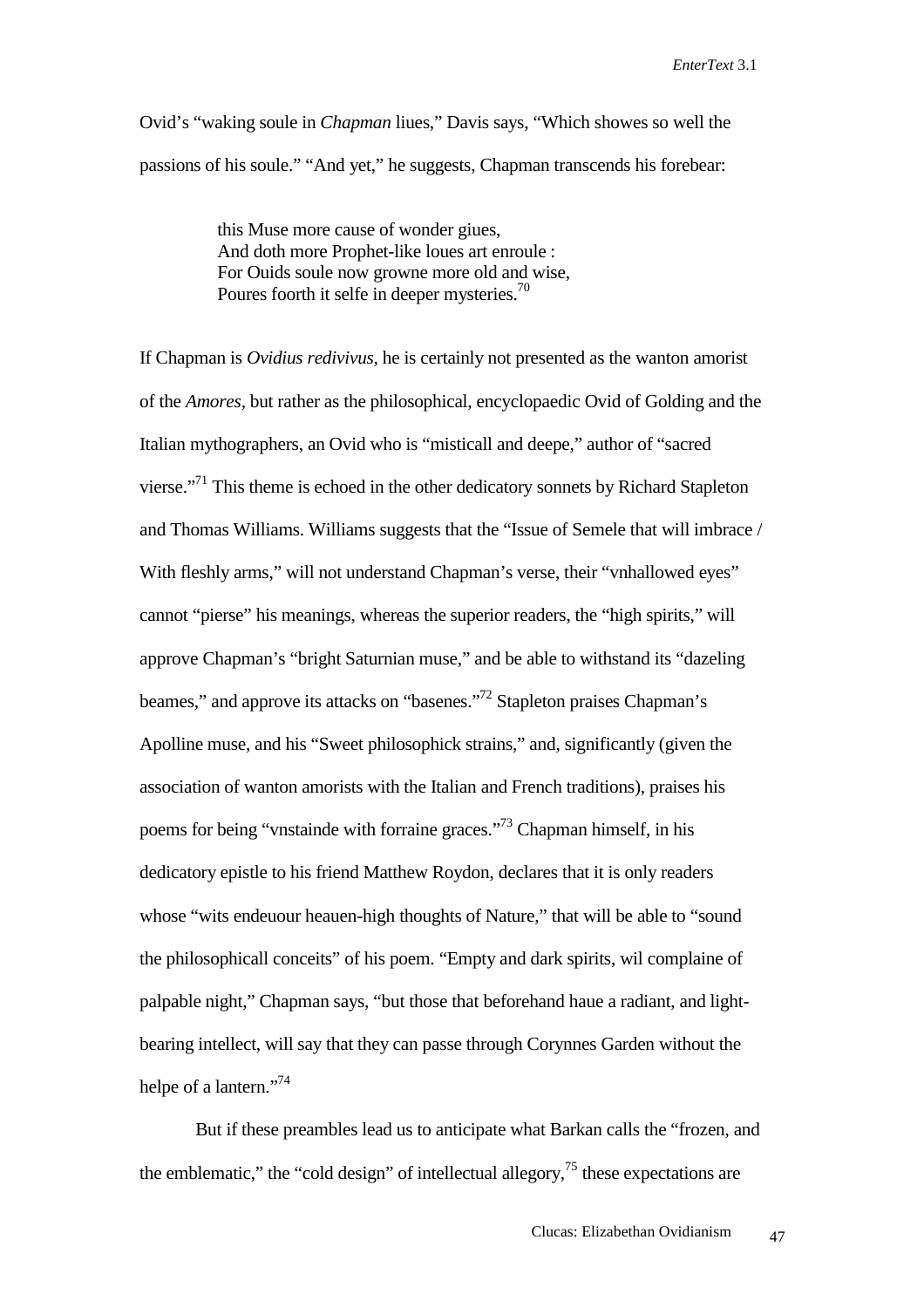only partly fulfilled by the "curious frame" of Chapman's poem, which he compares, with more than a little justification, to "The Painters Art."<sup>76</sup> In his epistle to Roydon, he compares the "high, and harty invention" of his "strange Poems" to the mimetic vigour of the painter. "It serues not a skilfull painters turne," he argues,

to draw the figure of a face onely to make knowne who it represents; but hee must lymn, giue luster, shaddow, and heightening; which though ignorants will esteeme spic'd, and too curious, yet such as haue the iudiciall perspectiue, will see it hath, motion, spirit and life.<sup>7</sup>

His poetry, too, strives for effects of "luster, shaddow and lightening," and in its visual invention at times draws close to the "flowing sensuality" of Barkan's "New Ovidianism:"

> In a loose robe of Tynsell foorth she came, Nothing but it betwixt her nakednes And enuious light. The downward-burning flame, Of her rich hayre did threaten new accesse, Of ventrous *Phaeton* to scorch the fields: And thus to bathing came our Poets Goddesse, Her handmaides bearing all things pleasure yeelds To such a seruice; Odors most delighted, And purest linnen which her lookes had whited.

 Then she cast off her robe, and stood vpright, As lightning breakes out of a laboring cloude; Or as the Morning heauen casts off the Night, Or as that heauen cast off it selfe, and showde Heauens vpper light [...] Or as when *Uenus* striu'd for soueraine sway Of charmfull beautie, in yong Troyes desire, So stood *Corynna* vanishing her tire.<sup>78</sup>

The parallels between Chapman's staging of Corinna's beauty and sensuous, painterly depictions of Diana at her bath are manifest, and it is difficult to read Chapman's poem without thinking of Barkan's characterisation of the visual space of these Ovidian paintings: "the arrangement of the body in the dramatic scene within the space of the canvas and in relation to the viewer's space defines classical beauty as sensual, visual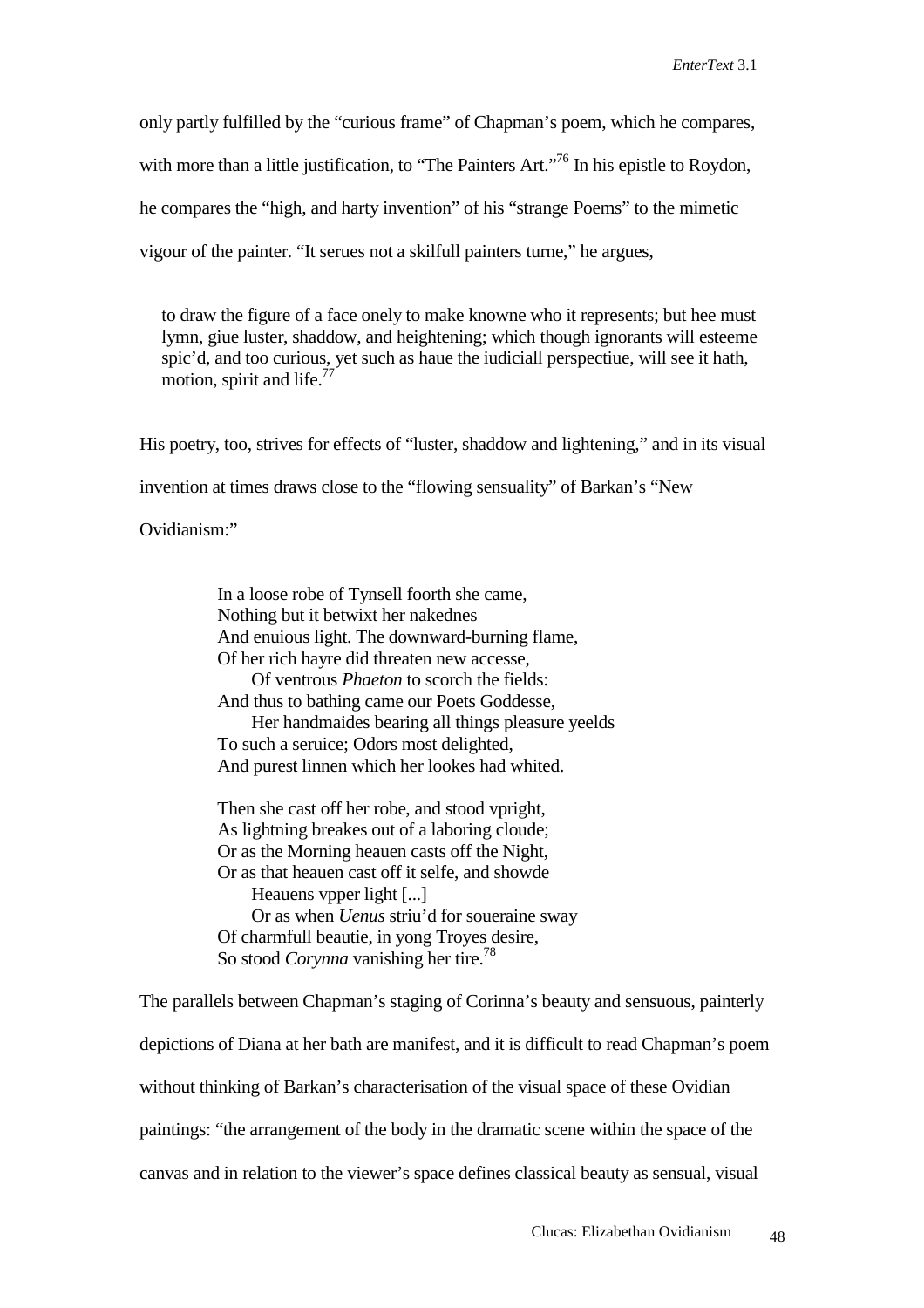and voyeuristic."<sup>79</sup> In counterpoint to the sensuousness of Chapman's description, however, there are neoplatonising details, which sit in uneasy equilibrium with its emphasis on nakedness, pleasure and delight. Thus while the "downward burning flame" of Corinna's hair alludes both to the myth of Phaeton's disobedience and to the iconography of Eros and Anteros, establishing Corinna both as a figure of chastity and of destruction, and while her nakedness is compared to "Heavens vpper light," there is a compensating counter-movement towards the venereal and the bodily keeping these neoplatonic gestures in check.

 This *coincidentia oppositorum*, the sensuous vying with the neoplatonic, is a deliberate part of the poem's paradoxical design, but also represents, I feel, a genuine inability to synthesise these contradictory and co-existent impulses. Thus while the first part of the poem presents arguments for the spirituality of the auditory and olfactory faculties,<sup>80</sup> and uses the Ovid persona to express the idea of the senses as a spur to "immortal ardour," "whose species through my sence / My spirits to theyr highest function reares... Marries my soule, and makes it selfe her dowre," the representation of Corinna in the act of producing these neoplatonic songs, "led forth by furious trance,"<sup>81</sup> is an erotic evocation of visual and tactile fantasy:

> And thus she sung, all naked as she sat, Laying the happy Lute upon her thigh, Not thinking any neere to wonder at The blisse of her sweet brests divinitie. $82$

The subject of Corinna's song, ironically, is that loving "proves, prophanenes, holy," and Barkan, who notes similar ambiguities in the paintings of Titian and Correggio, sees "the sanctifying of sensual beauty"<sup>83</sup> as an essential part of the "dialectic" of the pagan image, the "tension between pleasure (visual or erotic) and [intellectual] meaning,"84 but if it is a dialectic, it is closer to Hegel's "bad infinite" (*das schlecht-Unendliche*), where opposing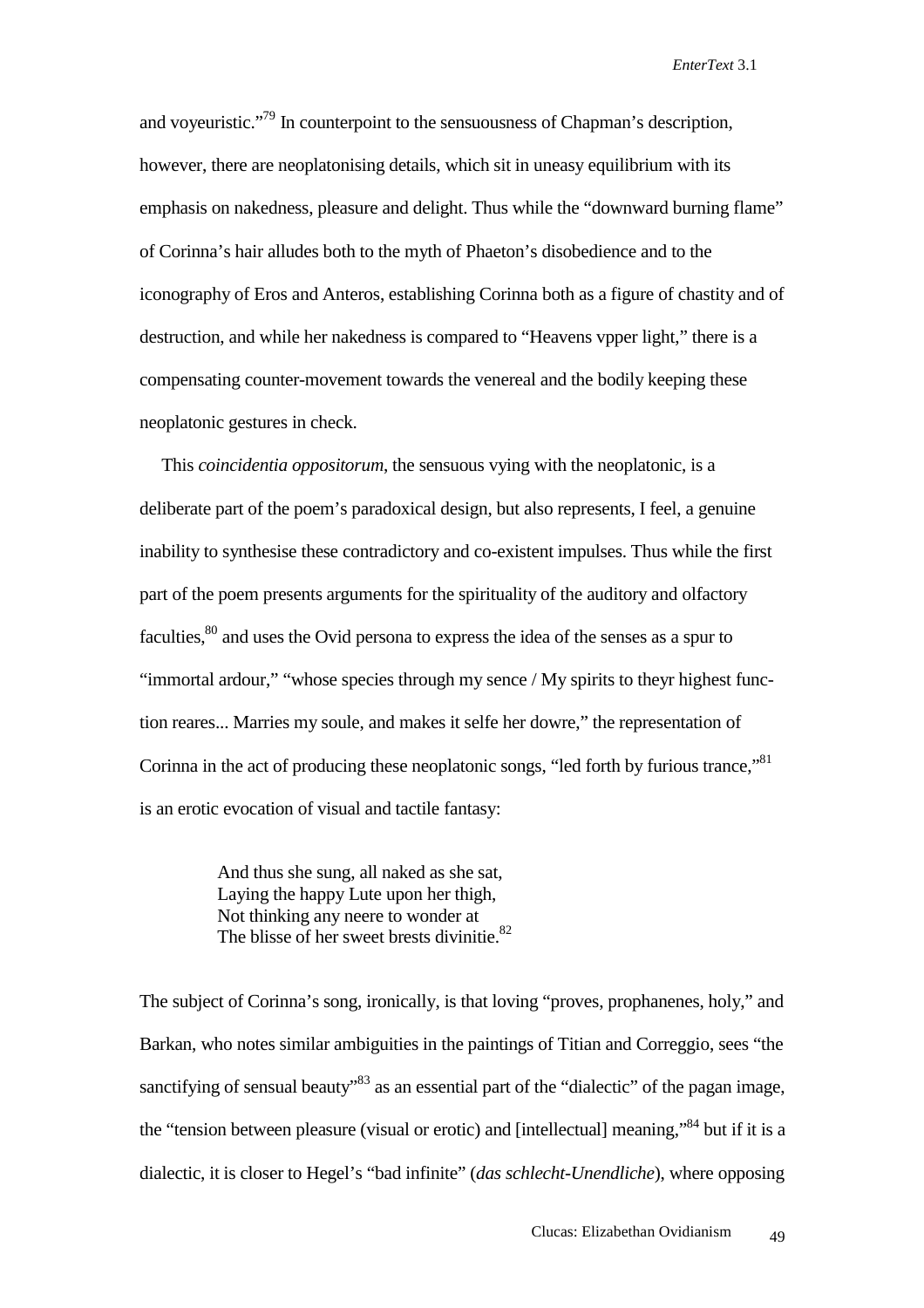terms are endlessly "entangled in unreconciled, unresolved absolute contradiction," than to a sublation or resolution of tensions.<sup>85</sup> Chapman's poem is permeated with sensuous imagery which supports the intellectual design (in demonstrating the power of the senses to thwart reason, and the progressive mutation of spirituality into carnality) but also undermines it by creating an undertow of unmediated eroticism. Thus Corinna, lying on a "soft enflowred banck," is surrounded by flowers which "cling about this Natures naked Jem / To taste her sweetes, as Bees doe swarme on them," and while the quasiheraldic "abstracted field" signifies both lust ("Cupids crimson shielde" and "Venus navill") and chastity ("Diana's arrow" and "Solemne Violets, hanging head as shamed"), the "sensual leakage" of the passage predominates over the intellectual subtext.<sup>86</sup> The poet is not unaware of these internal tensions, and posits them in the form of a paradox. Of sensual beauties he says

Theyr sweetnes poisons with such blest infection, And leaves the onely lookers on them swouning, These forms so decks, and colour makes so shine, That Gods for them would cease to be divine.<sup>87</sup>

The paradoxes of sweet poison and blest infection are structured by the psychology of sin, which conditions the reception of the pagan image in Christendom in varying degrees. Reformers like Calvin knew the appeal of vice and sin. "Though we are purged by his sanctification," Calvin wrote:

we are still beset by many vices and much weakness, so long as we are enclosed in the prison of the body. Thus it is, that placed at a great distance from perfection, we must always be endeavouring to make some progress, and daily struggling with the evil by which we are entangled [...] we must be intently vigilant, so as not to be taken unawares in the snares of our flesh.<sup>88</sup>

These "depraved desires which are always enticing us" are incident to the "corruption of nature" after the fall, the body, the senses, and the mind together naturally conspire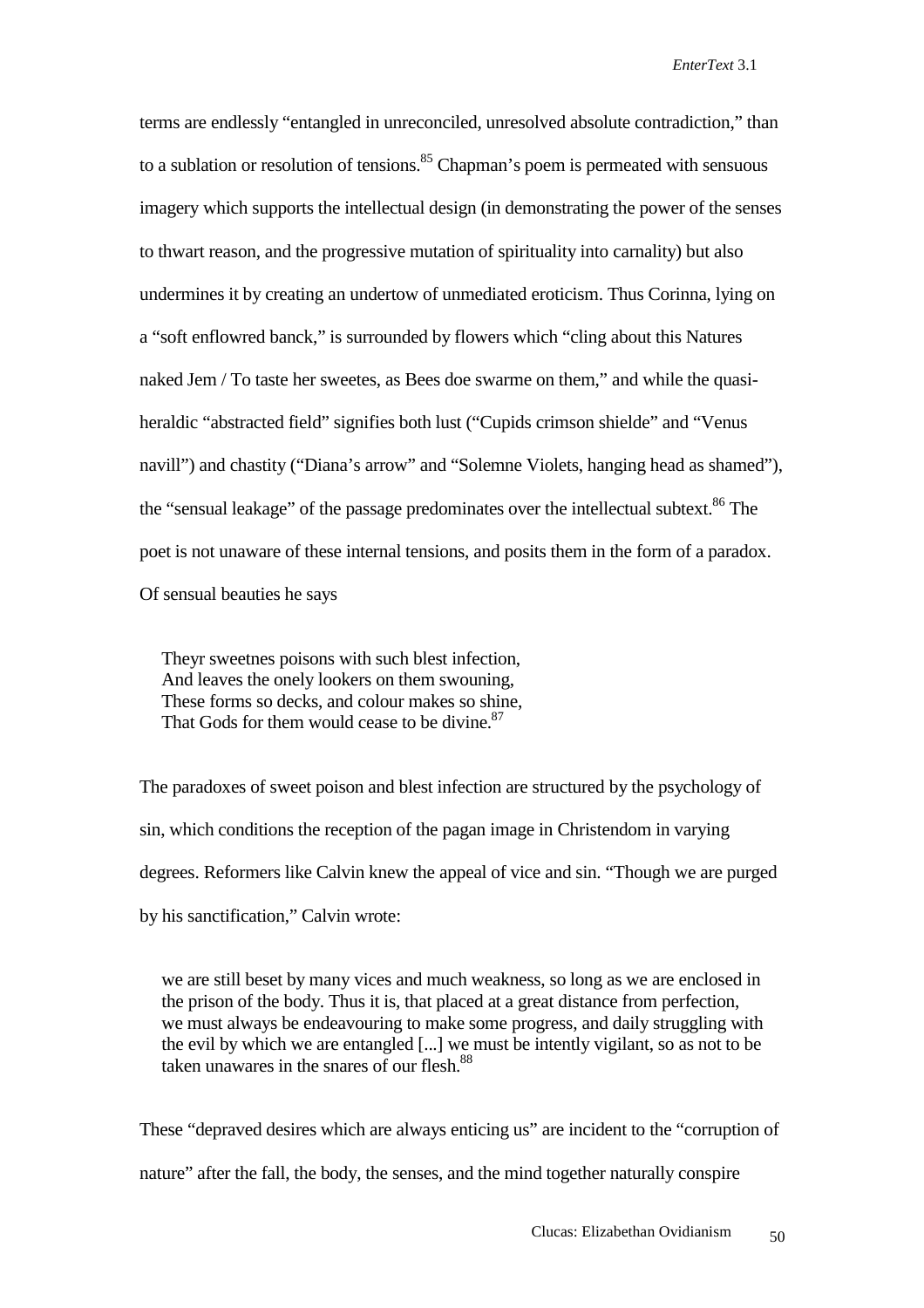against salvation.<sup>89</sup> Chapman's Ovid is "taken unawares in the snares of the flesh." The spiritual pleasures of the "tender clouds" of Corinna's "Odors" are displaced, "vanisht in his visual fires," and his sexual appetites are whetted: "So vulture love on his encreasing liver, / [...] egerly did feede." Although his conscience counsels him against succumbing to sight ("Thou would'st be prickt with other sences stings, / To tast, and feele, and yet not there be staide"),  $90$  he uses sophistic neoplatonic arguments to endorse his desires:

Shee is a sweet Elisium for the sence And Nature dooth not sensuall gifts infuse But that with sence, shee still intends their vse.

The sence is giuen vs to excite the minde. And that can never be by sense exited, But first the sence must her contentment finde,

We therefore must procure the sence delighted, That so the soule may vse her facultie.<sup>91</sup>

Corinna, in reproving Ovid, posits the conventional corrective to such arguments, that "Thought Sights childe / Begetteth sinne."<sup>92</sup> "Well you show how weake in soule you are," Corinna chides, "That let rude sence subdue your reasons skill."93 Ovid himself concedes that in coaxing Corinna to grant a kiss, and then to allow him to touch her breasts, he is "disputing still / For Sence, gainst Reason, with a sencelesse will."94 But while Ovid's sophistic arguments are revealed as such, there is a paradoxical pleasure and delight generated by these arguments (like those of Marlowe's "bold, sharpe sophister," Leander)<sup>95</sup> which is attributable to more than simple rhetorical versatility, and the inexplicable capitulations of Corinna (unconvincingly glossed as "civill favours"),  $96$ stage the carnal aberration which the poem ostensibly decries, as Ovid touches her breast, supposedly "To use with pietie that sacred place, / And through his Feelings organ to disperse / Worth to his spirits." Ovid's ironic paean on "*Cupids* Alps," which celebrates touch as "King of Sences,"<sup>97</sup> and figures the antique world as a land which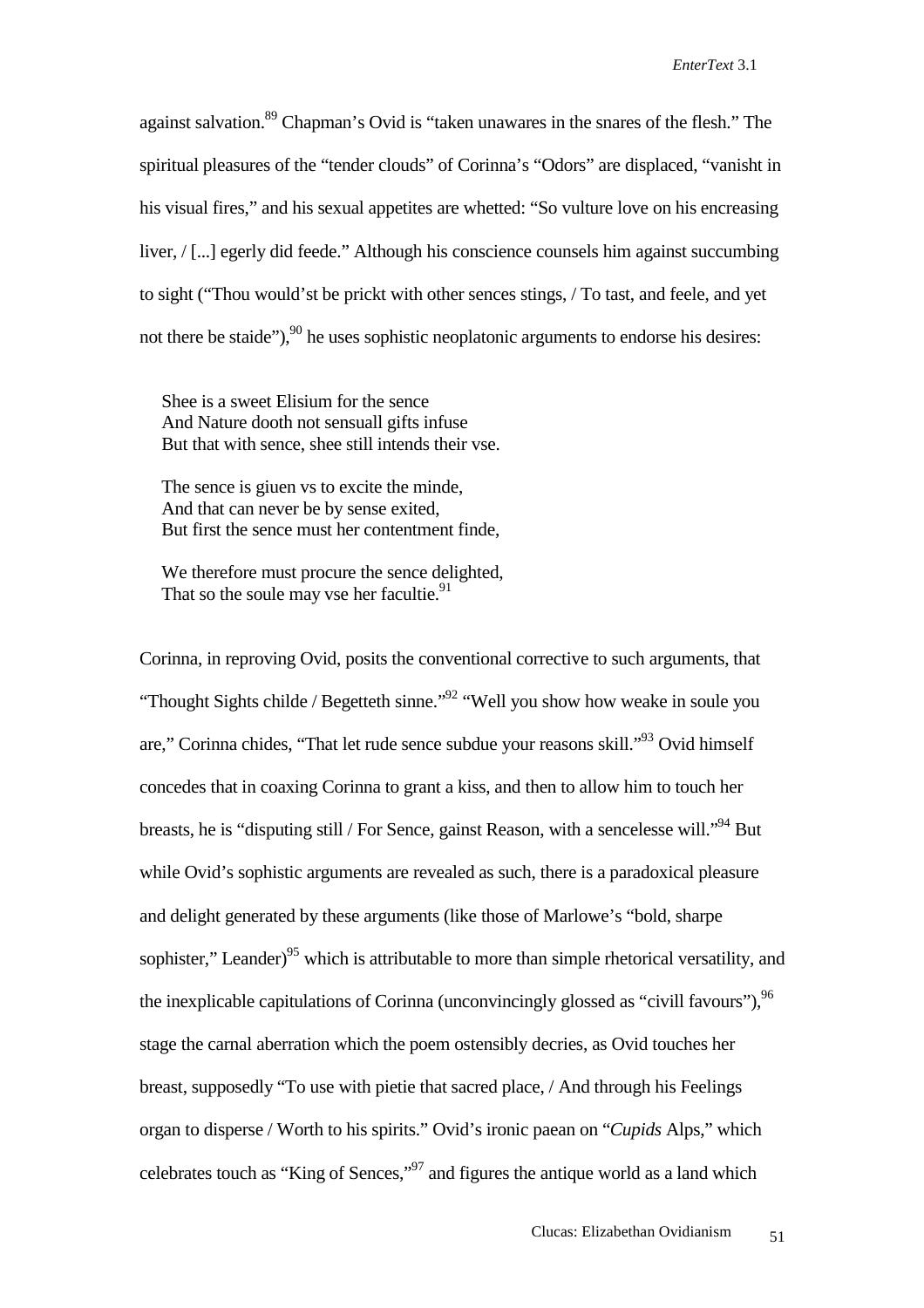"flow'd with Milke and Honny," where "Pleasure her selfe lyes big with issue panting," gives a "keener edge" to "Ovids longings." Although Chapman breaks off at this point to exclaim, in Calvinist fashion, against "rude frailetie:"

O nature how doost thou defame in this Our human honors? yoking men with beasts And noblest mindes with slaves?

and attacks "beauties blisse" as "Surfet on flesh" rather than "feasts" for the "quick spirit,"98 in effect it has repeated the form of Marston's *Pigmalion*, "tickling" before it "censures," interrupting the amorous flow once it has sufficiently fed the appetites.

 I would suggest, in conclusion, that the "Ovidian Renaissance" in England, unlike its Italian counterpart as Barkan has characterised it, is not a "freeing of pagan materials" from moral and intellectual constraints, a "fleshly tradition" which is "more in tune with pagan materials," but rather a transvaluation in which the "pagan image" inhabits the contradictory space within the psychological structure of Christian sin, where the fascination of desire is acknowledged at the very moment its repression is posited as a necessity. Despite their differences, puritan critics such as Stephen Batman and John Hall, and sophisticated literary artists such as John Marston and George Chapman, all acknowledge the "blest infection" of the flesh, for which the Gods—or the Godly— "would cease to be divine."

#### **Notes**

An earlier version of this paper was presented at a symposium "Die Renaissance in Italien: und ihre Europäische rezeption," held at the National Gallery, London, on 28 October 1998.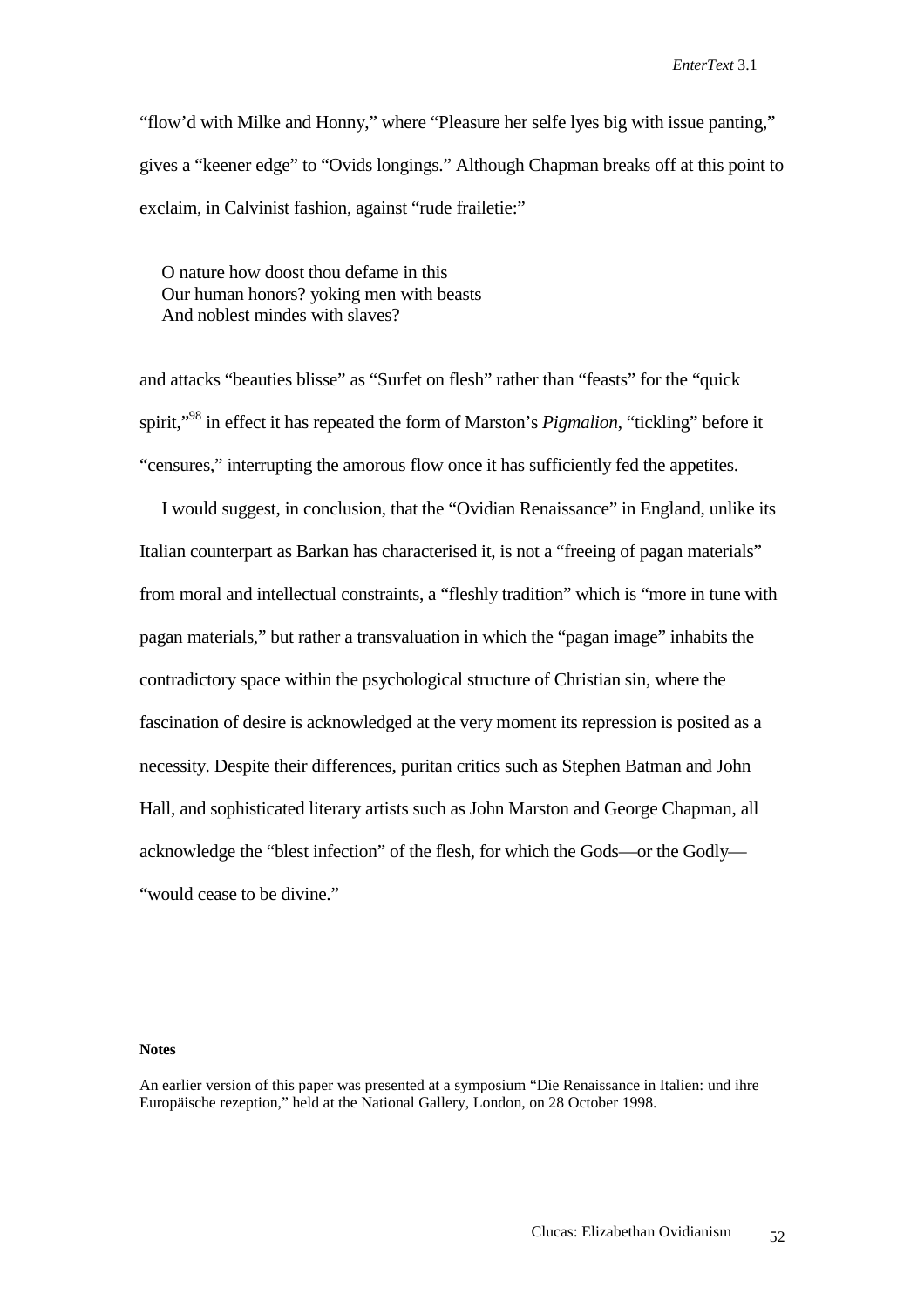$\frac{1}{1}$ <sup>1</sup> Leonard Barkan, *The Gods Made Flesh: Metamorphosis and the Pursuit of Paganism* (Newhaven and London: Yale University Press, 1986), Chapter 5: "Metamorphosis, Paganism, and the Renaissance

Imagination," 171-242: 172-73.

 $^{2}$  Ibid., 173.

3 Ibid., 181.

4 Ibid., 183.

 $<sup>5</sup>$  Ibid., 179. Cf. 182, where he praises Titian's "new vision of the pagan world, completely freed from</sup> the remote, the frozen and the emblematic."

6 Ibid., 182.

 $<sup>7</sup>$  Ibid., 185.</sup>

8 Ibid., 188.

<sup>9</sup> Ibid., 190.

 $10$  Ibid., 193.

 $11$  Ibid., 175-77.

12 Ibid., 247.

 $13$  Ibid., 242.

14 Ibid., 221.

 $15$  Ibid., 206.

16 Stephen Batman, *The New Arrival of the three Gracis, into Anglia. lamenting the abusis of this present Age* (London: T. East, n.d., c.1580), sig. [Biiij] verso.

 $17$  Ibid.: "In these three principall vertues, are contayned the liberalitie of a Christian, thankfulnesse, plentiousnes, & liberalitie."

<sup>18</sup> Ibid., sig. Dii verso.

 $19$  Ibid., sig. Ci verso: "If they do not so relent, as christian lawes require / With Pluto be infernall hel sure paid shalbe their hyre: / Vlisses he hath sayled so long, in vaine delight and lust, / that all his men transformid are, to beastly shapes vniust. / Some to wolves, which do devoure, and some to Vipers kind,/ [...] Like foxes some other bee, which through craft and goyle, / By vsery in watching steps, their brother seekes to spoyle.' Cf. Ovid, *Metamorphoses*, XIV, 248-307.

<sup>20</sup> Ibid., sig. Cii recto.

 $21$  Ibid., sig. Dii recto.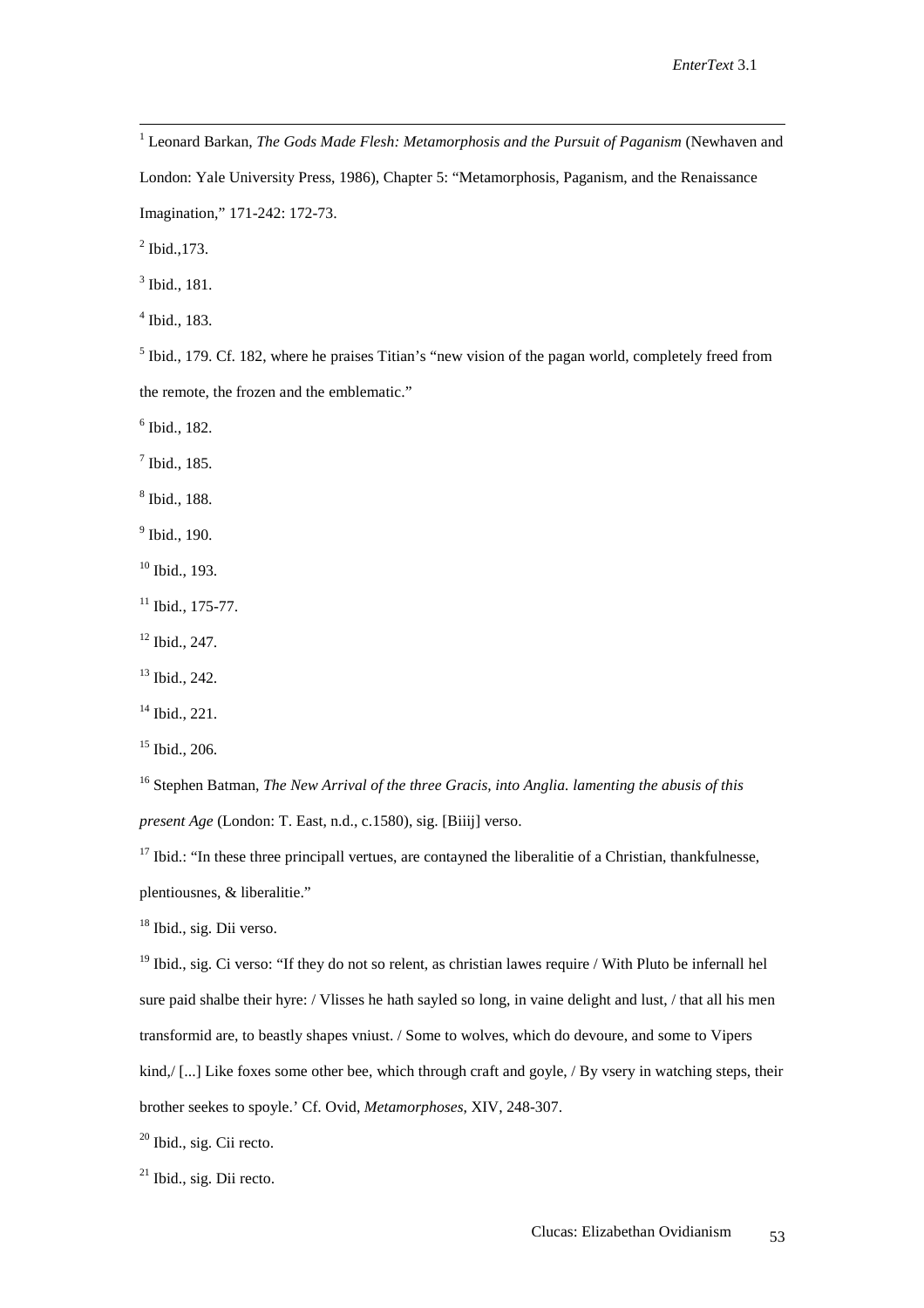22 Stephen Batman, *The Golden Booke of the Leaden Goddes. Wherein is described the vayne imaginations of heathen Pagans, and counterfaict Christians: wyth a description of their seueral Tables, what ech of their Pictures signified* (London: Thomas Marshe, 1577), title page and dedicatory epistle, "To the Right Honorable Lord, Henry Cary [...] Baron of Hunsdon [etc.]," sig. \*2 recto.  $23$  Ibid., sig.  $*2$  verso.

 $24$  Ibid., 22 verso.

 $25$  Ibid., 29 verso. Batman directs his reader to works of anti-Catholic propaganda, such as Thomas Becon's *The Reliques of Rome* (London, 1563) for more detailed discussions of "the supersticious Gods and Saincts of Romayne factions."

 $^{26}$  Ibid., 34 verso. Batman provides a genealogy of error, which runs from the oracles ("ye Thondringe") clamour of Deuylles"), through the Ancient Roman worship "of Saturn in Italy, of Iupiter in Candie, of Iuno in Samus" to "MACHOMET in Mecha, PAPA in Rome." (34 recto-verso). Cf. *New Arrival*, sig. Dii verso, where he suggests that the Roman deities of late antiquity were the intermediates between the Classical gods of antiquity and the "ydolatry" of contemporary Catholicism.

27 John Hall*, Certayn Chapters taken out of the Prouerbes of Salomon [...] & certayne Psalmes of dauid, translated into English metre* (London: Thomas Raynold, 1550), "Preface to the Reader." 28 John Hall, *The Couurte of Vertu contayning many holy or spretuall songes sonnettes psalmes ballettes short sentences as well of holy scriptures as others* (London, 1565). The Stationer's Register also records a work by Thomas Brice, *The Couurte of Venus moralized* (London, 1567), but there are no surviving copies of this work. On this and other contemporary responses to the *Court of Venus* see Russell A. Fraser, ed., *The Court of Venus* (Durham, NC: Duke University Press, 1955), 56-73. 29 Edward Dering, *A Briefe and Necessarie Catechisme Or instruction* (London, 1572), "To the Christian Reader."

30 Arthur Golding, *The XV. Bookes of P. Ouidius Naso, entytuled Metamorphosis*, *translated oute of Latin into English meeter, by Arthur Golding Gentleman, A worke very pleasaunt and delectable* (London: Willyam Seres, 1567), ed. W. H. D. Rouse, *Shakespeare's Ovid, being Arthur Golding's Translation of the Metamorphoses* (London: De La Mare Press, 1904), "To the Ryght Honourable and his Singular good Lord, Robert Erle of Leycester; Baron of Denbygh, Knyght of the most Noble Order of the Garter, &c. Arthur Golding Gent. wisheth continuance of health, with prosperous estate and felicitie. The Epistle," 1-13.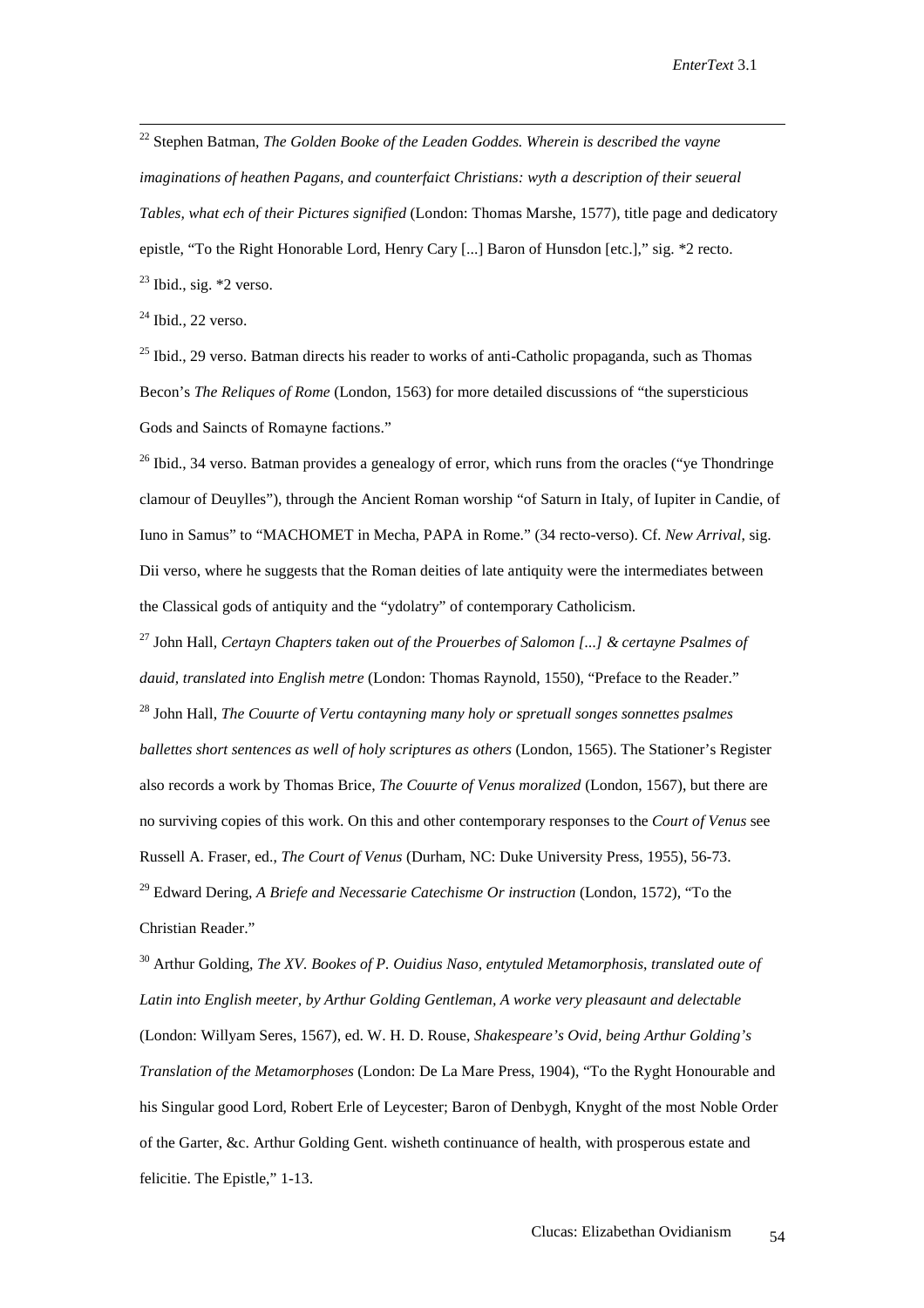31 See Don Cameron Allen, *Mysteriously Meant: The Rediscovery of Pagan Symbolism and Allegorical Interpretation in the Renaissance* (Baltimore and London: Johns Hopkins Press, 1970), Chapter 7, "Undermeanings in Ovid's *Metamorphoses*," 163-200, and Ann Moss, *Ovid in Renaissance France: A Survey of the Latin editions of Ovid and Commentaries printed in France before 1600*, Warburg Institute Surveys, VIII (London: Warburg Institute, 1982), 28-36, 44-53.

 $32$  Golding, "The Epistle," 1 (11, 5-8). Cf. also Golding's dedicatory epistle to his translation of the first four books, *The Fyrst Fovver Bookes of P. Ouidius Nasos worke, intitled Metamorphosis* (London: Willyam Seres, 1564), sig. [\*I] verso, in which he commends the work as "purporting outwardly moste pleasant tales  $\&$  delectable histories, and fraughted inwardlye with most piththie instructions  $\&$ wholsome examples, and conteynyng bothe wayes moste exquisite connynge and deepe knowledge." 33 Golding, "Epistle," 11-12 (ll. 541-2, 547-557).

<sup>34</sup> Golding, "Epistle," 12 (ll. 561-564).

35 Christopher Marlowe, *All Ouids Elegies: 3 Bookes. By C. M. Epigrams by I.D.* (?Middleburgh: n.d., but c. 1595-8), "*Elegia* 5. *Corinnae Concubitus*," ll. 9-26.

36 Sandra Clark, ed., *Amorous Rites: Elizabethan Erotic Verse* (London: J.M. Dent, 1994), xxviii.

37 Thomas Lodge, *Rosalynde. Euphues golden legacie: found after his death in his Cell at Silexedra.* 

*Bequeathed to Philautus Sonnes noursed vp with their father in England. Fetcht from the Canaries, by* 

*T. L. Gent.* (London, 1590), ed. W. W. Gregg, *Lodge's "Rosalynde" being the original of* 

*Shakespeare's "As You Like It"* (London: Chatto and Windus, 1907), 80.

38 Ibid., "To the Gentleman Readers," xxix.

39 Ibid., 74.

40 Ibid., 81.

 $41$  Ibid., 90.

42 Ibid., 84.

<sup>43</sup> On Ixion as a figure of "cloudy delusion" in Petrarchan verse see Stephen Clucas, "Giordano Bruno's *Degli eroici furori* and Fulke Greville's *Caelica*," *Renaissance Studies* 4.2 (1990), 201-227: 216-217.

44 John Marston, *The Metamorphosis of Pigmalion's Image. And Certaine Satyres* (London: Edmond Matts, 1598).

45 Marston, *Pigmalions Image*, sig. A3 recto.

46 Ibid., "Argument," sig. A4 recto.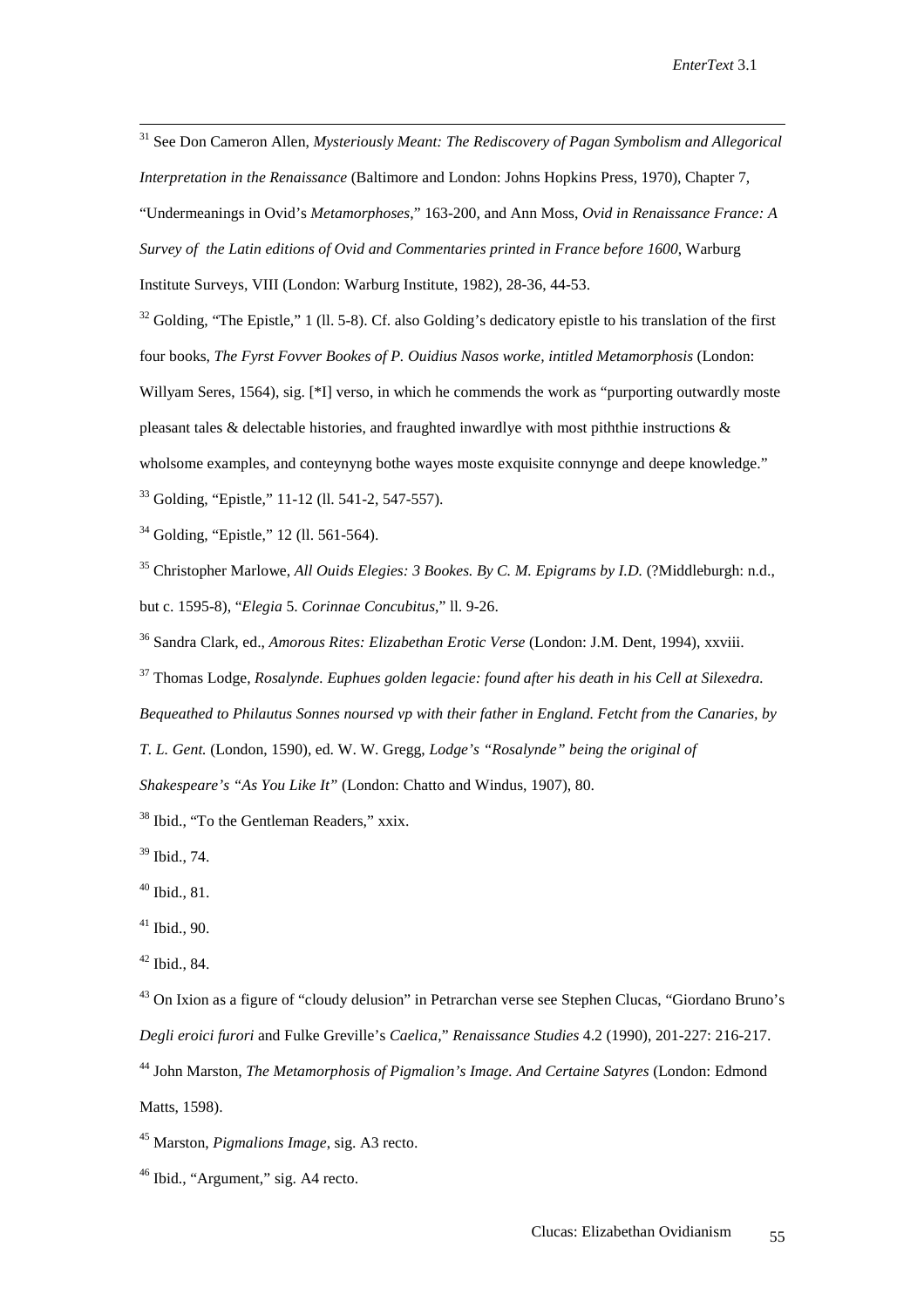47 Ibid., "To his Mistres," sig. [A5] recto.

48 Marsilio Ficino, *Commentarium [...] in Convivium Platonis*, Oration II, cap. 7, trans. Sears Jayne

(University of Missouri Press, 1944), Oration I, Cap. IV, 42, 132. [Page references for this work are for the Latin text and English translation respectively.]

49 Ibid., Oration I, Cap. IV, 41, 131. "proper, pure and divine passions" (*decoris, honestis, divinis* 

*affectibus*).

50 Marston, *Pigmalions Image*, "The Authour in prayse of his precedent Poem," 23.

51 Ibid., 24.

 $52$  Ibid., 25-6.

53 Marston, *Certaine Satyres*, sig. C3 recto.

<sup>54</sup> Ibid., sig. C4 recto.

55 Ibid., sig. D8 verso.

<sup>56</sup> Ibid., sig. D<sub>2</sub> recto.

 $57$  Ibid., sig. D recto-verso. There is a possible allusion in "darknes palpable" to the preface of

Chapman's *Ouids Banquet of Sence* (1595), see n.50 below.

58 Ibid., sig. E4 recto-verso.

 $<sup>59</sup>$  Ibid., sig. E3 verso.</sup>

 $60$  Ibid., sig. D8 recto.

 $<sup>61</sup>$  Ibid., sig. E4 verso.</sup>

 $62$  On the problematic nature of Marston's use of multiple personae and his "chameleon muse" see Cliff Forshaw, "'All protean forms in venery': The Textual and Apparitional Body in John Marston's Verse Satires," in Darryll Grantley and Nina Taunton, eds., *The Body in Late Medieval and Early Modern Culture* (Aldershot and Burlington, VT: Ashgate, 2000), 169-185, and idem, *The Chameleon Muse: Satirical Personae in the Formal Verse Satires of Marston, Guilpin and Others* (unpublished D.Phil. thesis, University of Oxford, 1998).

63 Marston, *Certaine Satyres*, sigs. E3 recto, D6 verso.

64 George Chapman, *Ouids Banquet of Sence. A Coronet for his Mistresse Philosophie, and his amorous Zodiacke. With a translation of a latine coppie, written by a Fryer, Anno Dom. 1400* (London: I.R. for Richard Smith, 1595).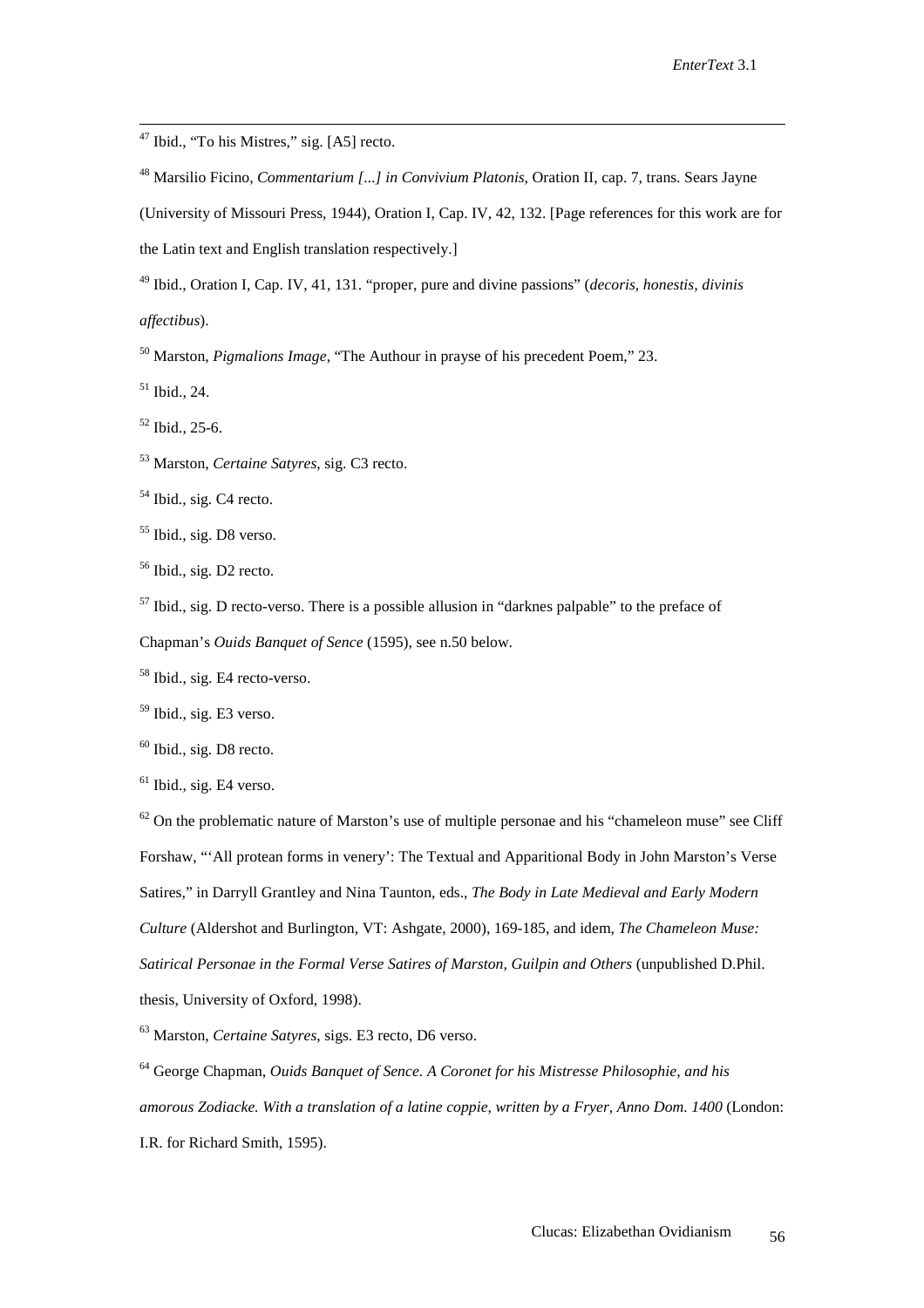65 Ironic, because in Ovid's *Metamorphoses*, Niobe is punished for her insistence on divinity which is accessible to the senses. See *Metamorphoses*, VI, 146-312, esp. 170-1: "What madness this, to prefer gods whom you have only heard of to those whom you have seen?" (*"quis furor auditos", inquit, "praeponere visis caelestes?"*). She dishonours the "dread divinity" (*numina divae*, VI, 315); Latona, the mother of Apollo and Diana, and her children are slain in revenge. Chapman's poem reinstates the priority of hearing (*auditus*) over sight (*visus*).

66 Chapman, *Ouids Banquet*, "The Argument," sig. B recto.

67 Ficino, *Commentarium*, Oration II, cap. VII, 49, 143.

<sup>68</sup> Ibid., Oration VI, cap. VIII, 86, 193: "The love of the contemplative man ascends from sight into the mind; that of the voluptuous man descends from sight into touch." (*contemplativi hominis amor ab aspectu ascendit in mentem. Voluptuosi ab aspectu descendit in tactum*.) Ficino believed that the desire for touch was the "wantonnness and derangement of a servile man" (*petulantiae [...] et servilis hominis peturbatio*.), Oration II, cap. IX, 52, 147.

69 Chapman, *Ouids Banquet*, sig. [A4] recto.

 $70$  Ibid., "I[ohn] D[auis] of the Middle Temple," sig. [A3] verso.

 $71$  Ibid., sig. [A3] verso.

 $72$  Ibid., "Tho[mas] Williams of the inner Temple," sig. A3 recto.

 $73$  Ibid.

 $^{74}$  Ibid., "To the Trvlie Learned, and my worthy Friende, Ma. Mathew Royden," sig. A2 verso.

75 Barkan, 178, 182.

76 Chapman, *Ouids Banquet*, sig. [E4] recto.

77 Ibid., sig. A2 recto-verso.

78 Ibid., sig. B2 recto.

 $79$  Barkan, 190. The scopophiliac aggression of the viewer/reader is signalled in Chapman's imagery as an act of penetrative aggression: "he charg'd the Arbor with his eye, / Which pierst it through."

80 Chapman, *Ouids Banquet*, sig. C2 recto: "sweet sounds and Odors, are the heauens, on earth / Where vertues live."

81 Ibid., sig. B3 recto-verso.

<sup>82</sup> Ibid., sig. B2 verso.

83 Barkan, 192.